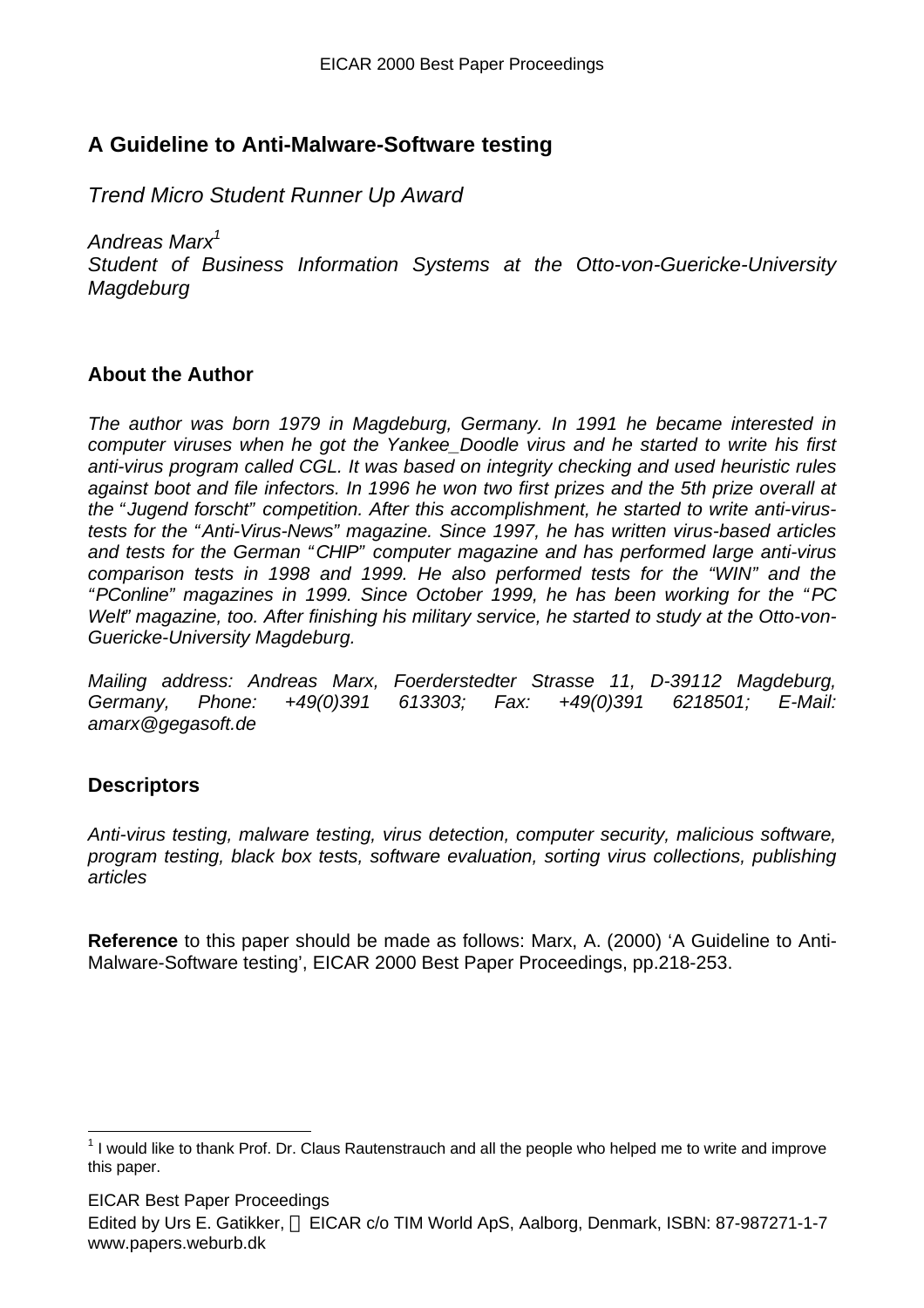# **A Guideline to Anti-Malware-Software Testing**

## **Abstract**

*Today, most of the popular anti-virus test strategies are obsolete. Index numbers like "best detection score" are unsatisfying, because a program can only find viruses it searches for and the number may be a little bit accelerated by heuristic rules to find new and unknown viruses. This way of testing is possibly interesting for anti-virus researchers, but not the real world, because the customers do not know what to do with all the numbers in the tables.*

*Therefore a closer look at the real needs is required. This includes on-demand, on-access, disinfection and false positive testing of the products. The goal for this type of testing is not a mass test, but a test which is as exact as possible. Of course, a test of anti-virus products should include stability tests, tests of user-friendliness, security, efficiency, compatibility, documentation, support, installation and many other things, too. After a test, usually a review have to be written and the test is going to be published in a magazine, however, there are some problems which can occur and they will be described in this paper, too.*

*It discusses the need for current and future enhancement in anti-virus-testing techniques for IBM-compatible computers, including the foundations and limitations on such testing.*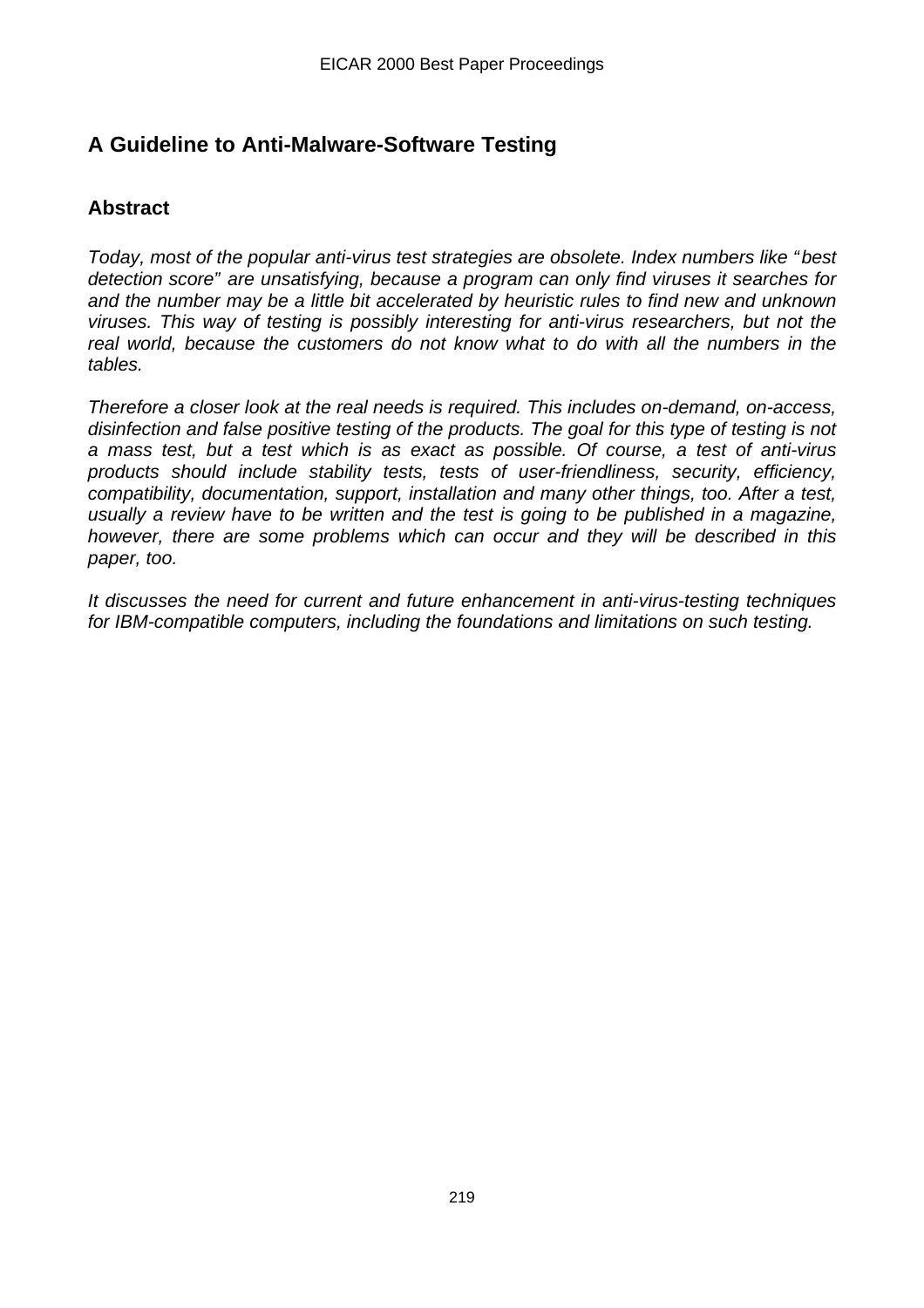## **Introduction**

This paper describes a methodical framework for anti-virus program testing for small and home office use. It is written for data security managers and for professional testers who write for magazines. However, all practical considerations are limited to anti-virus programs running under Windows '9x, due to the large amount of users having installed this system, but most features can be tested under Windows NT with only minor adjustments. Aspects besides testing, like management, education and policies can be found in (Wack & Carnahan 1989). Larger overviews over this topic can be found in (Polk & Bassham 1992). This paper shows often found errors and how to avoid them. There are several certification schemes (Gordon & Ford 1996), like ITSEC, but this paper has been written for an other target group.

Before going into detail on the testing methods, two major ways to protect the user from being infected by computer viruses will be introduced. They can be classified in softwareand hardware solutions and follow different philosophies and realizations.

## **Software Protection Mechanisms**

Software protections against viruses are usually the well-known *anti-virus programs* that can be exerted under different operating systems, like Windows, DOS, Netware, OS/2, Macintosh, Linux or professional Unix systems. Together with special application tools like Lotus Notes or Microsoft Exchange, they are used to keep the system virus-free. An antivirus program is employed scanning for viruses in files at real-time or periodically. If viruses are found, the files can be disinfected or deleted. Furthermore, information about the virus problem and the infected files can be given to the user for further decisions. Some programs use content filtering to be able to delete spam, junk mails and hoaxes automatically and some use unusual, non-anti-virus related features, like the detection of non-Y2K compliant macros or Excel sheets.

In large companies, the information technology (IT) infrastructure often is very complex using different operating systems, networks, and hardware platforms. However, virus protection in such heterogeneous environments will not be discussed here, since the particular challenges in such environments would fill another paper.

## **Hardware Protection Mechanisms**

Hardware protection mechanisms like "*Trend Chip Away Virus*" (Jang 1998) or the "*Virus Warning*" feature - both can be found in newer BIOS versions - will not be discussed here in detail because only newer computers (around 1997 for the first and around 1994 for the second solution) have this feature and they are disabled by default. Older computers systems that very likely only work under DOS - do not have such methods to protect the system against boot viruses.

Some viruses fool this form of protection, because it is easy to deactivate the hurdle before infection and reactivate it afterwards. The reason for this is that it is a simple and unprotected implementation - the configuration data is saved in the CMOS area where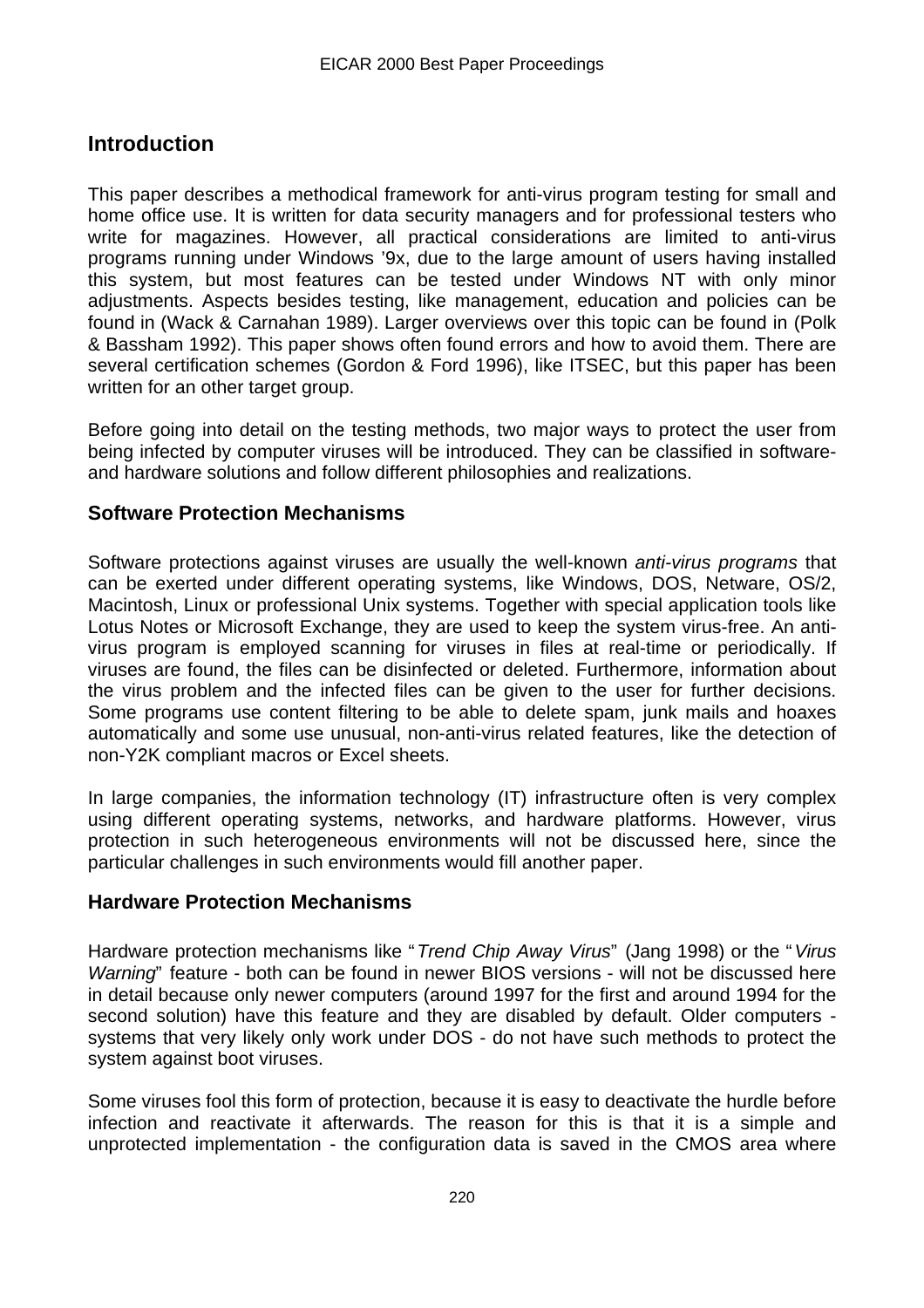everyone has access. Both hardware protection solutions have limited use, often trigger unexpected problems, and only work with boot sector viruses. If a tester replicates viruses or wants to test the detection of boot viruses by using a scanner, those options have to be disabled to get correct results.

## **Part I - Prerequisites for Evaluation and Testing**

In this chapter, the preconditions for anti-virus testing will be discussed. Though some of the preconditions may seem trivial, they are essential and often overlooked.

## **Four Important Points of Interest to Testers**

First, the tester must have knowledge about the *theoretical foundations* of viruses and antivirus testing. The tester must be clear on what to do with viruses, how they work and what kind of damage they are able to cause. The tester should carefully work with the viruses in an isolated environment and the tester should know how to review anti-virus products, which criteria are important, and which should not be tested because they are irrelevant.

The second point is, that the tester has to be *independent* from every anti-virus company and such a company must not sponsor the test. Obviously, even if testers do not cheat, the sponsor's criteria often include items that the sponsor knows their product will meet and "by accident" the sponsor's product may be the one that is evaluated as best. An example of this affect can be seen in (ZDTag 1999). Another problem of sponsoring occurs if the tester exclusively uses the virus database of one company for the test. This is not objective, because the tester only receives viruses the particular sponsor's program is able to find and repair, and not necessarily the viruses that cause the product difficulty.

Third, the tester requires a *project plan* that depicts what to do and in what order. There should be enough time for all of the things to do, like preparing the test, sorting the virus collection, setting up the computers, getting the products to test, evaluating and testing all programs, writing an article or reporting about it and discussing it with the publishers to make a good story. Usually, there are some problems with parts of the tests that require some extra time. For example, if a product is very slow or crashes on huge virus collections, the testing will have to be restarted often. For this, some buffer time should be taken into account.

Fourth, the *acquisition of resources* should be made according to the budget. For example, if one or more supporters and several PCs are needed to test the programs parallelly, those systems must be acquired before testing can be started. Usually, the virus collection used for the test has to be write-protected on a server. The clients scan it and write the report file to a local disc. The server has to be administrated and the clients have to be installed correctly. Of course, the test network has to be completely (hardware-) isolated from the rest of the other computers in the tester's organization. Enough disk space for the programs, the virus test set (especially the large polymorphic test sets) and the report files have to be available, too.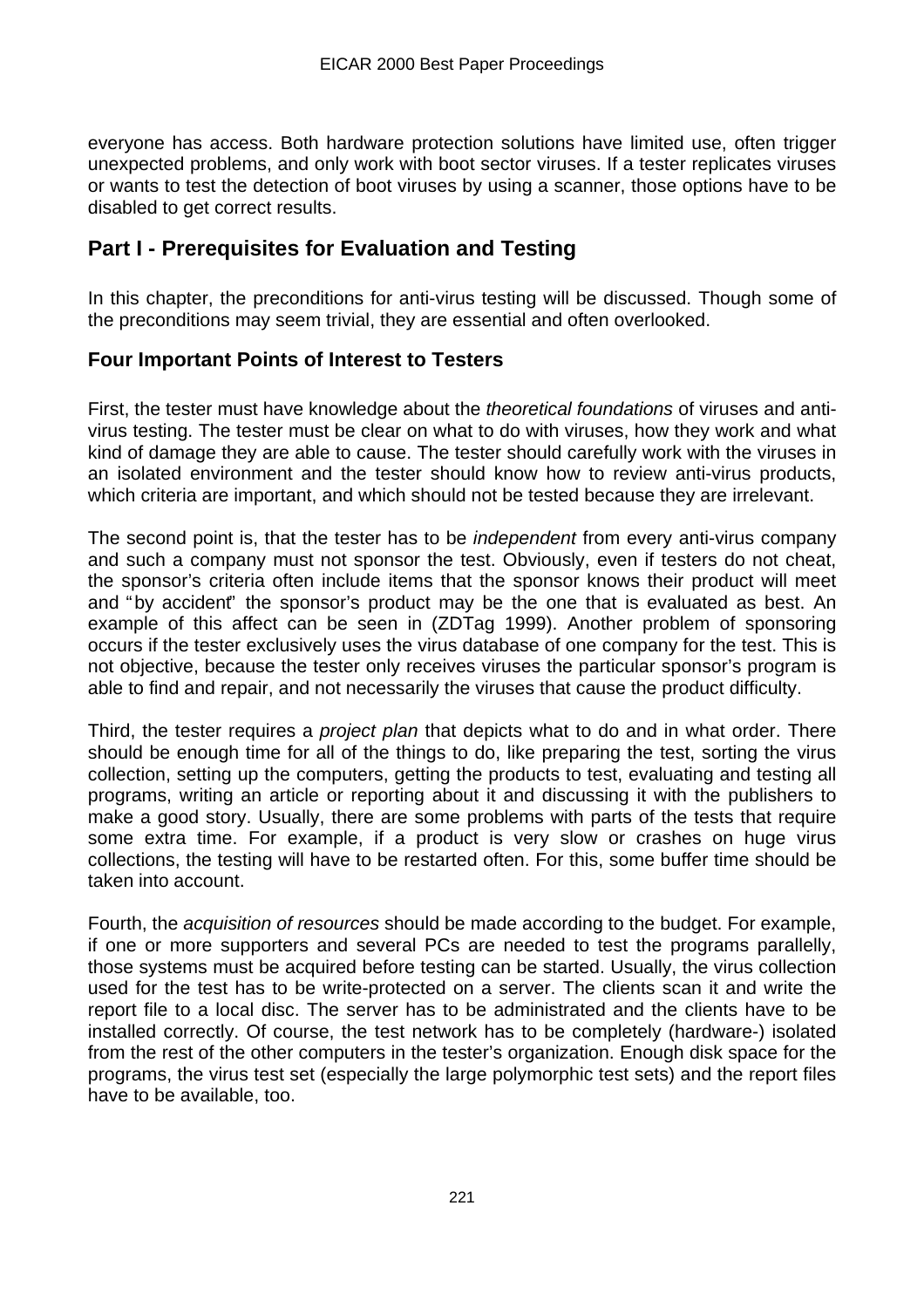### **How to Get Products for Testing?**

Obviously, testers have to use current versions of anti-virus programs from the anti-virus companies. Therefore, the companies have to be informed about the deadlines of the test. This includes the feedback deadlines such as responding on whether they want to take part in the test or not (not answering means not), completing a survey with some facts about the products (available OSes or where to buy it) and sending the products to the reviewer including all updates which should be used.

It should be self-evident that if a company does not want to see their program tested, it will not be tested. The reasons for declining to take part could include a desire to wait for release of new versions or major updates soon, or a concern for performance. If they do not want to take part in the test, because they know that their products are not very good, the tester has offer two options. The first is, the tester will still test the program, but he has to buy it in a shop and get the updates via internet or snail mail using the normal update scheme. The second possibility is that the tester will make a notice about this fact in the review only and the program will not be tested at all. It is worth noting that when a company does not take part in any test and they may be forgotten, because users usually buy only programs where they know what they will get for the money.

If there are too many companies who plan to release new major versions in near future, it may be that the test should be postponed, because it will be outdated when published. If an anti-virus company has only sent a beta version of the program, it should be tested separately and without a final conclusion.

An invitation to the test has to be sent out to the companies usually one month before the test starts to offer them enough time to decide whether they want to take part in the test or not, and which versions of their programs should be submitted. Addresses of developers can be found in (Link 1999).

The invitation which can be sent via (e-)mail or fax to the anti-virus company should include at least the following topics:

- The *objective of the test*, i.e., for which magazine (and issue, if known) or which company is the test? This helps the anti-virus company to decide if the test is interesting or not, and if it is the right target group.
- Under *which operating systems* is the test is going to be performed (exact version)
- The *subject of the test*, like finding the most zoo viruses only or the more important ITW ("in-the wild", viruses which are known to be common) ones. Maybe tests about disinfection or the virus guard special functions for small or medium companies like fast update distribution and things like user-friendliness or the functionality should be mentioned here.
- It should be asked, *which options/settings* are recommended for the GUI (or commandline) version of the program in all tests - to scan for viruses and false positives, too. The parameters have to be clearly documented and it should not be a paranoid long list.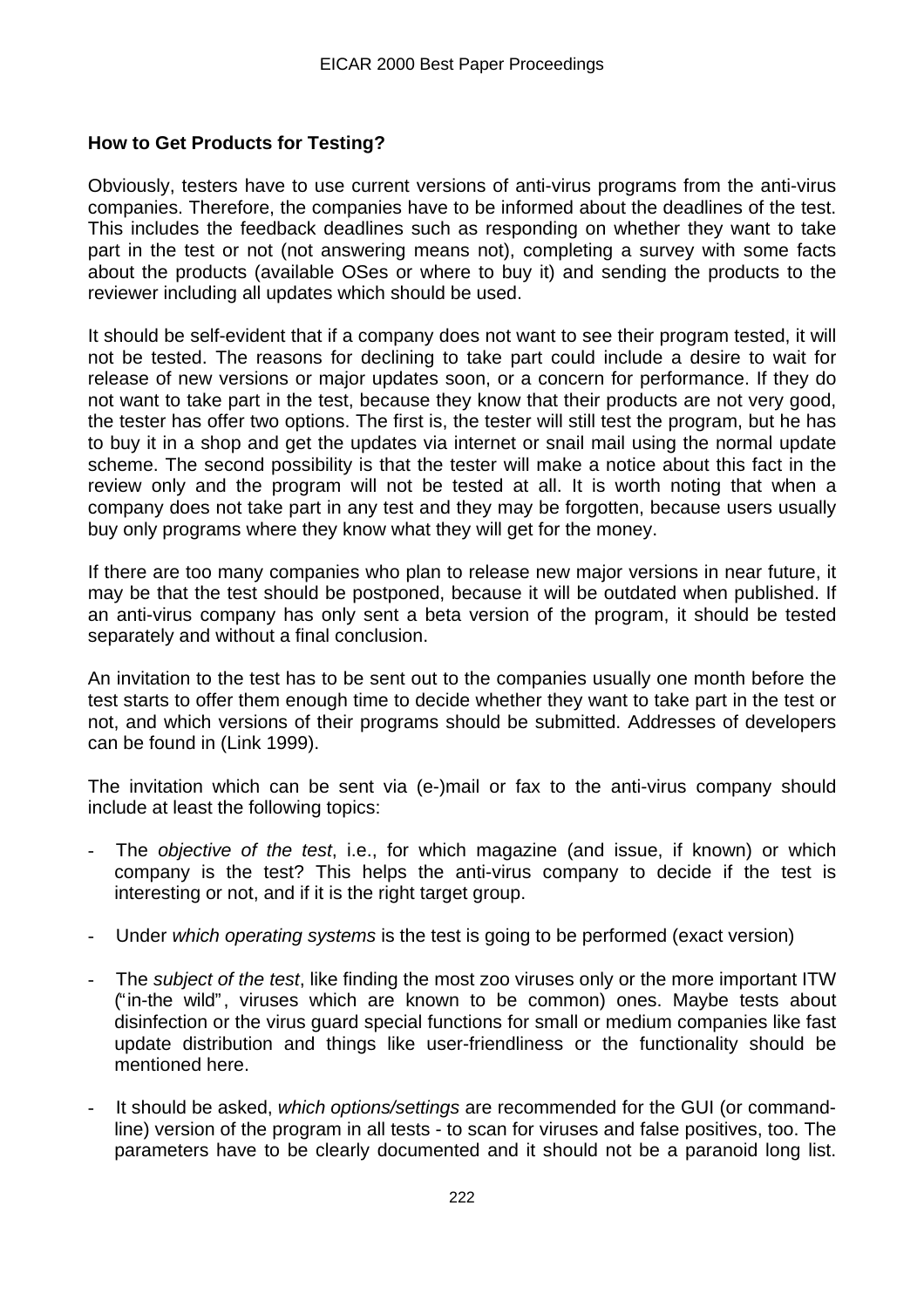Some programs can be switched to (quick and dirty) modes where they can find many more viruses, but this increases the change of false positives dramatically and the scan speed grows by a factor of five. Another solution would be to use default settings only without any changes on the configuration (with one exclusion: the " scan all files" option) - a common scenario.

- The name, e-mail, telephone and/or fax of a *contact person* who can support the tester if there are some questions and further expertise is required.
- The *deadlines* mentioned above for the test that have to be the same for every program. It should be noted clearly that software can only be included into the test, if the deadline for sending the programs and all updates is met.
- What has to be *delivered*? It could be a program CD only including the software and online documentation or the complete package including a printed manual etc. If the test includes comparison of different tools on the CD, the user's manual, rescue discs etc., the anti-virus companies have to send the complete package as it could be bought in a computer store.
- What about *updates*? Anti-virus programs become obsolete very fast, and therefore, all updates the tester should use have to be sent together with the program. It should be made clear that the responsibility for offered updates and releases is assigned to the anti-virus companies only. It is important that all programs have nearly the same date where they were last updated.
- A *snail-mail address* to which the products should be sent has to be included in this information as well as the e-mail address, telephone and fax of the tester for questions about this procedure.

It is up to the tester if software submissions or updates received via e-mail will be accepted. Usually, the tester will receive several ten megabyte files of data in a very short period of time. It could be a big problem if the mailbox does not have the capacity for this huge amount of data or if the download of the files requires some hours. The tester can also download all the files needed from the Internet, but it could be that this is not the most current version or only a limited shareware or evaluation version.

Normally, companies are open minded about such tests. Unfortunately, sometimes there are companies who "forget" to answer and should be reminded at least two times before they will be removed from the test. There is often a little communication problem between the tester and the tested company. Replies are not answered or other feedback is missing.

About one week before the final deadline, all companies should be reminded about the test. The people working there are often extremely busy and some things might go wrong. After receiving the products, it should be checked to verify that all companies sent the right versions for the test and that the package is complete, including all updates.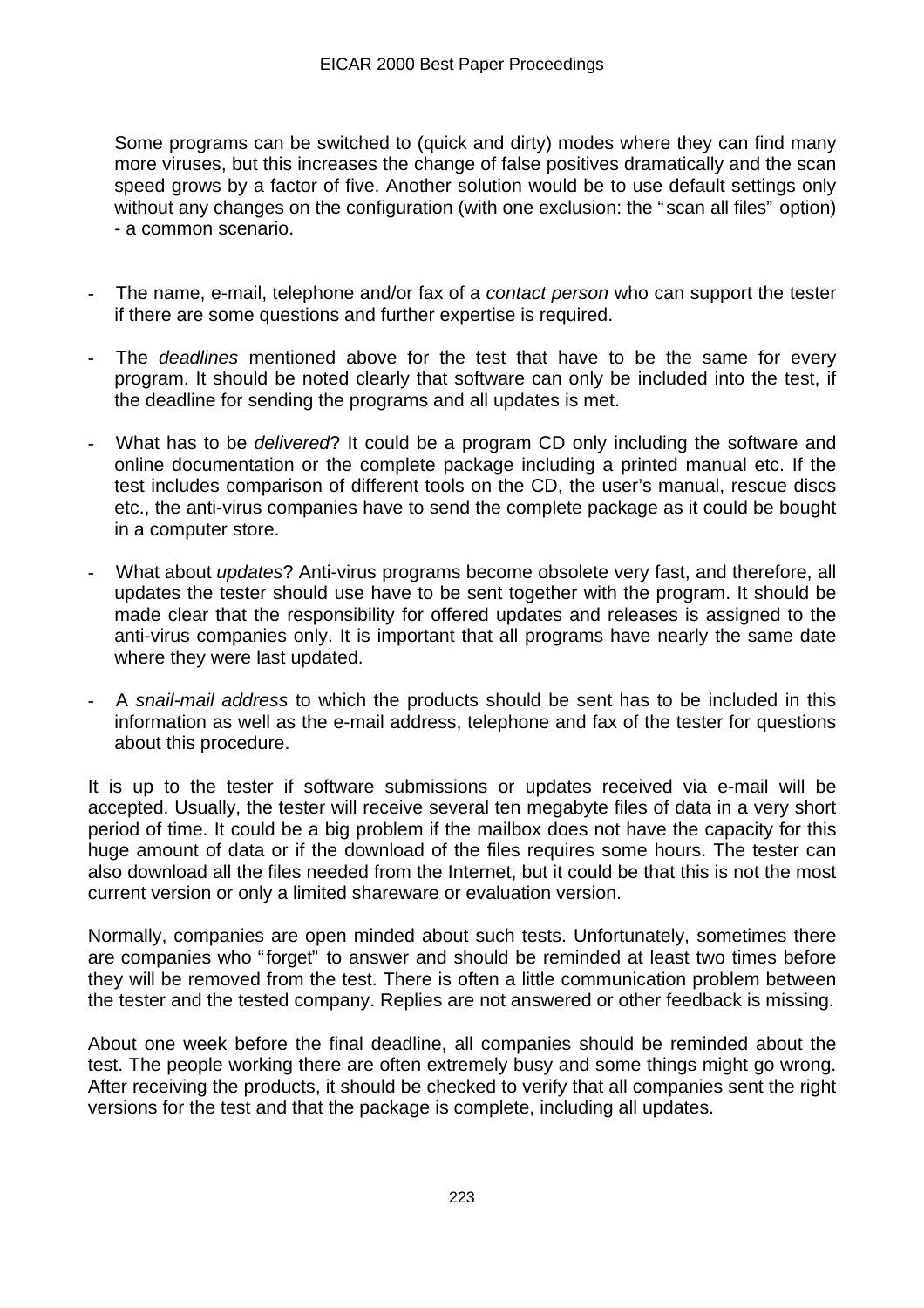## **Preparing the Virus Collection**

A malware collection should contain viruses, worms, Trojan horses and other malicious code. The objective of sorting and structuring the virus collection is to find the "minimal" set of all relevant viruses which is applicable to meet the requirements of the test. There are large numbers of viruses that exist now, however, most of them are simply unimportant, like more than 14,000 viruses, which were generated using a virus construction kit (Ducklin 1999b). Definitions of it can be found in (Marx & Michl 1999; Marx & Günther 1999; Marx 1999b; Luckhard & Siering 1999) and future aspects of malware are discussed in (Brunnstein & Schmall 1999). Malware is defined here as software which is made intentionally for sabotage of operational software environments. Therefore, jokes are not included in this definition. All sorts of malware have to be tested, because we want to test anti-malware programs and not only anti-virus ones. This has been shown during outbreaks of worms like Melissa or Explore\_Zip. Trojan horses like Backdoors can be found more often, too. However, malware, like worms, are not viruses at all but most vendors call their products anti-virus programs and not anti-malware programs. For more aspects on the identification problems see (Whalley 1999).

This section gives a brief overview on the complex and difficult task of preparing good samples for testing and the (still unsolved) problems for sorting and structuring a virus test set. A checklist for non-macro and non-script viruses can be found in (Bontchev 1993).

### **Getting "something", maybe viruses are included.**

There are different ways of getting and making a collection to test anti-virus programs. The first idea - which will hopefully never be seen anymore - is to employ a *Virus Simulator* like VS^2 by Boff Consulting or VirSim by Rosenthal Engineering and generate "test viruses". These " viruses" only contain a simple routine to print out a message or copyright notice (host) and exit to the OS. Attached to these easy programs are some strings from known viruses like Jerusalem or Vienna that can be found near the beginning of the viruses, but they will never be executed in these "test viruses". Of course, it makes no sense to test the detection of these files, because they are neither viruses, nor malware, nor contain other malicious code and their design patterns are known and very simple, because the host does not change in most cases. In other words, they do not show, if a program is able to detect real viruses. These and other aspects are discussed in (Gordon 1995).

A second idea to discuss - and this will hopefully never be seen anymore, too - would be the *creation of new viruses* using a virus construction kit, for example VCL, PS-MPC, IVP, or to write new viruses or create new variants. It is a bad idea to use these kits to generate new viruses in order to test anti-virus programs, because most of the products know the design patterns and can find all variants easily. Second, still enough viruses exists and there is no need to create more of them.

Third, a tester could ask the *anti-virus companies* to supply viruses. This will fail in most cases, because they will not give samples to unauthorized persons. However, in some cases, for example, if the tester has a high reputation in the anti-virus community, the tester may be able to get parts of the required collections or at least some samples still missing. Of course, to be fair against all producers of such security programs, the tester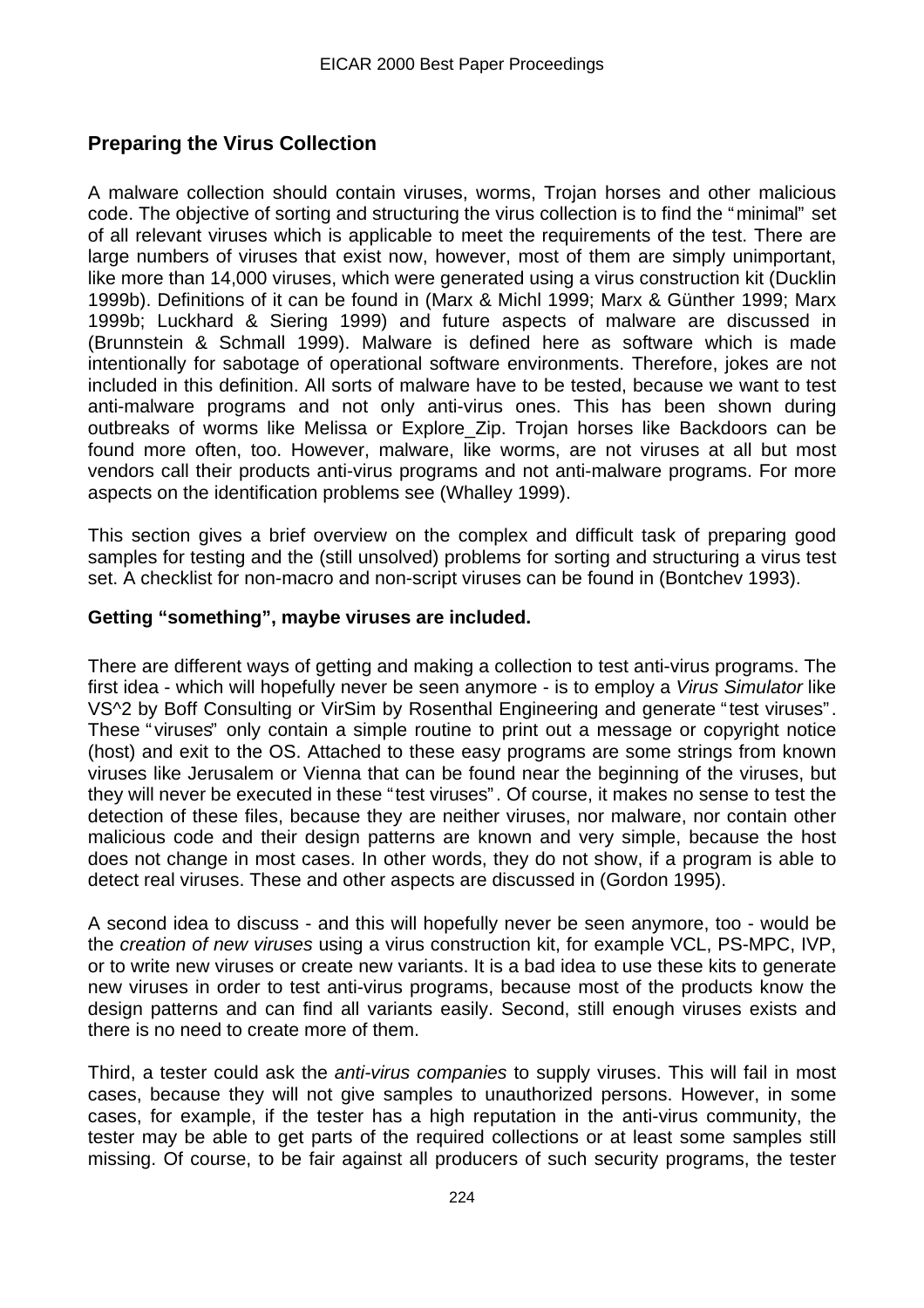should only use parts of every collection (the more, the better, because of the mixture of the samples) received, but should include only replicated samples where possible. The reason is that anti-virus companies often only give samples of which they know that their program will find. Sometimes viruses are added "hard" to the database using a CRC sum over the full length of the file and because of this only this file will be found by the scanner, but not replicated samples. Examples for this are viruses like Zhengxi or SSR that are very hard to detect.

As mentioned above more than one or two collections should be used, because the "sponsors" of such collections will usually win the competitions with the best detection score. Normally, such collections are sorted quite well (but always using different schemes and different philosophies) and are usually free from non-malware, intended viruses, and innocent programs. However, it will still contain some files (up to 1 or 2%), which do not belong in such collections, even if all anti-virus programs are able to identify these files. The reason these files make it into the collection is that the companies receive them often enough (because they can be found in every badly sorted virus collection or most other programs will find them), so they simply added detection for these files to satisfy such people and keep them quiet. Another aspect is that the file contains a damaged virus version, but most scanners will still find the virus or a part of it, because of an inexact identification.

An often-used method for testers to get viruses is to *download them* from the Internet, other network systems (like Fido) or from special virus exchange (VX) bulletin board systems (BBSes) or FTP sites. Often, very complete-looking collections can be found there with many unknown viruses and ones that are not detectable by most recent scanners. However, the reason for this non-detection is that most collections contain a lot of non-viral programs (trash). "They contain huge numbers of viruses, non-viruses, Trojan horses, joke programs, intended viruses (programs written with the obvious intent to write a virus, but too buggy to replicate even once), corrupted files, text files, virus creation tools, completely innocent files, and so on" (Bontchev 1993, Introduction). Therefore, if a tester wants to get samples for a virus test set here, viruses should be separated very carefully from the trash (usually more than 10%).

For this task, a *file weeder utility* can be extremely useful, which includes the information about all known non-virus programs found in such collections. An example of such a tool is DustBin written by Network Associates (formerly Dr. Solomon's). Ideally all anti-virus developers should be contributing to such a tool, so that cheating or mistakes caused by inexact virus analyses are nearly impossible. Such weeders should include all TXT, ASM, files with advertisements for BBS'es (BBS addy's), not working viruses in DOC, XLS, EXE, COM and SYS files, etc. This would solve a hard problem for testers who have to decide which files to add or leave away. It goes without saying that such utilities have to be updated on a regular basis (like anti-virus programs). To be as exact as possible and avoiding false positives, it should not use old CRC32 checksums, but more professional MD5 hashes and some more information on the files, like the type or length of segments in the file.

There is still another possibility: The tester does not evaluate the detection rates of the scanners at all using big collections, but using only good-sorted ITW ones. For the large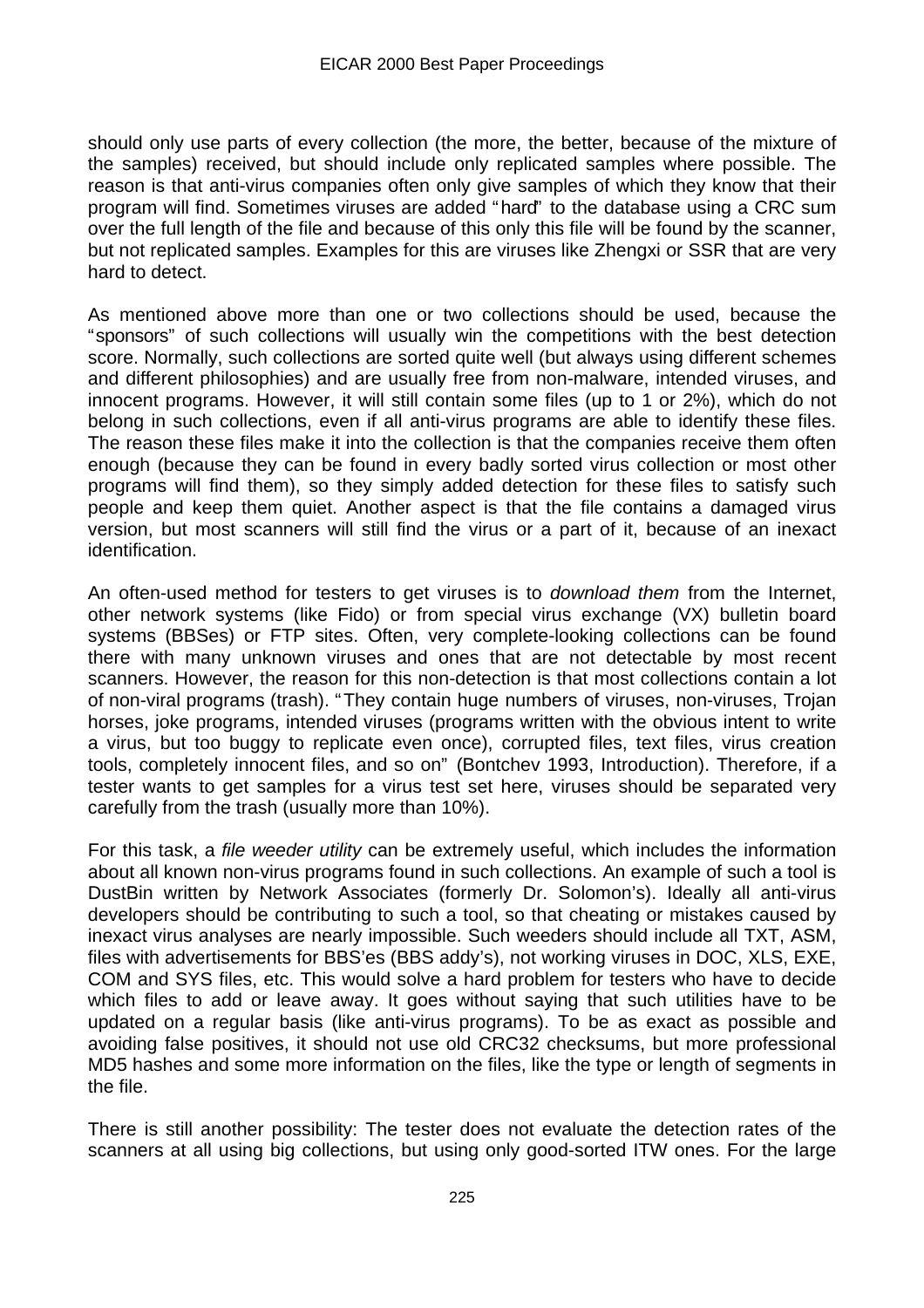database tests, the tester can use *tests from some valued outside organization*, like some reputable, independent testing centers. However, most of the time, they will use other versions of the program, usually because not all the programs the tester needed are included or the tests are too old. For this reason, the tester could send the complete packages for testing against all or most virus-related categories as desired, even if it will costs a lot of money. The other categories to be tested can be done without using viruses but rather the EICAR test file, which is not a virus, but a harmless program that displays that it is a test file only. This file and additional information can be found in (Ducklin 1995). By now, every scanner will find it. However, such a test file only exists in an DOS/File (COM) virus form at the moment, not in macro virus environments (Abrams 1999), so the testing possibilities are limited.

### **Unpacking and pre-sorting the malicious code**

The final collection has to be weedered using programs like TBWeeder by Frans Veldman, Duplicate File Locator by William Ataras, Rose's File Weeder (RFW) by Ralph Roth, Linux File Weeder by Gerald Scheidl or DBScheck by Norbert Huth. In this process, duplicates will be removed. Unfortunately, some programs like TBWeeder can only handle a limited number of files and RFW gets very slow with thousands of files in the database. Archives (like ZIP, ARJ, LZH, RAR or ACE) should be completely unpacked before testing. It is also a good idea to keep pre-sorted databases in their original state and not to t copy all files into one directory, because this accelerates the sorting process.

Now the collection should be grouped into different categories like macro viruses, boot images, file viruses and non-viruses. Non-viruses should be kept on the disk in a special directory so that next time they could be deleted automatically using the file weeder to avoid additional work in the future.

Table 1 shows the most important facts on the files types and their recognition. However, there are quite a low number of viruses that use the same headers or extensions to confuse the scanners. A question mark in the detection column represents an undefined letter. For script-based viruses, it is the same if the letters are upper- or lowercased.

It should be noted that some programs are still unable to report O97M viruses correctly; therefore they will use the prefix of the actual infection only (like W97M or X97M). Other programs might use slightly modified conventions like WM97 or XM97 (Sophos 1999) or simply a different one.

This is only an overview of the most important file formats, see also (Scheidl 1999) for a list of more file formats that could be infected and for the suggested naming conventions for these types of malicious code.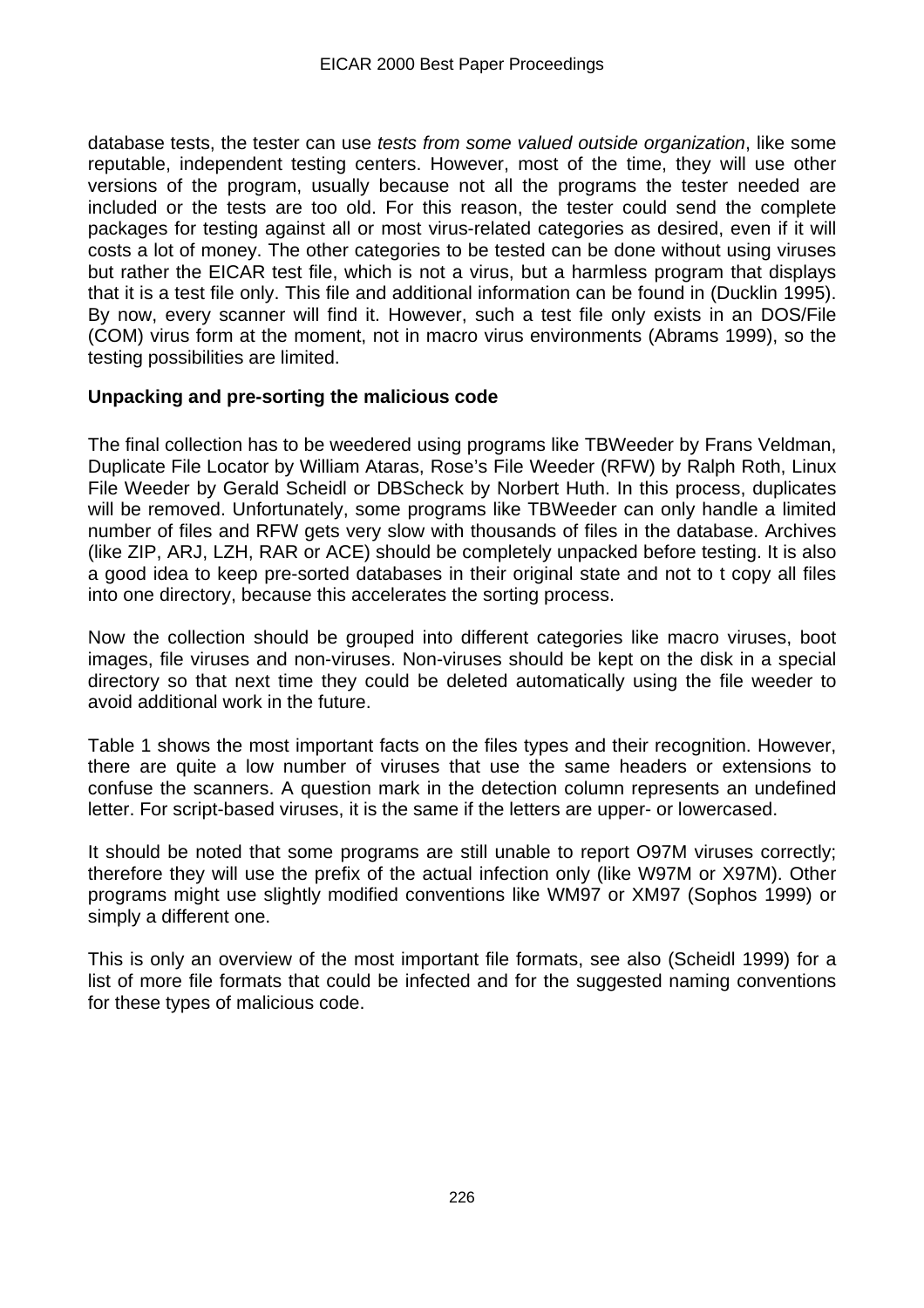| <b>Type</b>           | <b>Detection</b>                                                     | Comment                             |
|-----------------------|----------------------------------------------------------------------|-------------------------------------|
| Macro                 | viruses Extensions: usually DO?, XL?, PPT,                           | used for<br>W97M,<br>WM,            |
| (OLE/COM              | file RTF (sometimes) or none; Header: D0                             | W2000M<br>(Word);<br>XM,            |
| format)               | CF 11 E0 A1 B1 1A E1 (hex)                                           | X97M, XF, X97F, X2000M,             |
|                       |                                                                      | PP97M<br>(Excel);<br>PPT,           |
|                       |                                                                      | (Powerpoint);<br>O97M,              |
|                       |                                                                      | <b>P98M</b><br>O2000M (Office),     |
|                       |                                                                      | (Project) and others                |
| Macro viruses (MS)    | Extensions: MD?; Header: 01 00 00 00                                 | used for A2M, AM, A97M              |
| JET-DB fomat)         | (hex) or: 00 01 00 00 (hex) and                                      | (Access)                            |
|                       | "Standard Jet DB"                                                    |                                     |
|                       | Macro viruses (old)   Extensions: DO?; Header: DB A5 (hex)           | used for W2M (Word 2.x)             |
| File viruses          | and Extensions: COM (no special header,                              | first or last letter of the file    |
| (DOS,  <br>malware    | but often E9 or EB at the beginning),                                | extension often changed for         |
| Windows 16- and       | EXE, DLL or VXD ("MZ" or "ZM"), SYS                                  | security reasons to get non-        |
| 32 bit, OS/2)         | (mostly FF FF FF FF (hex))                                           | executable extensions               |
| Linux file viruses    | Extensions: LNX or none, Header: 7F                                  | ELF binary file format              |
| and malware           | 45 4C 46 (hex)                                                       |                                     |
| Java<br>viruses,      | Extensions: CLA or Class; Header: CA                                 | OS independent file viruses;        |
| malware and jokes     | FE BA BE (hex)                                                       | mostly jokes, not viruses           |
| Boot images (from     | Extensions: IMG, BOO or MBR (no                                      | exact<br>recognition<br>no          |
| boot viruses)         | Header, often EB, sometimes EA or                                    | anti-virus<br>possible<br>(for      |
|                       | E9); size often multiply of 512 bytes                                | programs, too!)                     |
| Script-based          | Extensions: BAT; Header: none, but                                   | some<br>viruses<br>the<br>uses      |
| viruses               | and   commands like "echo" can be found                              | DEBUG program to create             |
| malware (BAT)         |                                                                      | hexadecimal<br>files:<br>scripts    |
|                       |                                                                      | can be found very often             |
| Script-based          | Extensions: JS or VBS (no header, but in HTML files the script parts |                                     |
|                       | viruses and worms the instruction "CreateObject" can be start        | with<br>" <script< td=""></script<> |
| (VBS / JS alone or    | found); embedded in HTML files: HTM,                                 | Language="Name">", where            |
| in HTML files)        | HTML or SHTML (Header: " <html>" at</html>                           | Name is "VBS", "VBScript"           |
|                       | the beginning)                                                       | or "JavaScript"                     |
| mIRC worms            | INI; Header: "[script]",<br>Extensions:                              | usual<br>filename<br>is             |
|                       | usually commands like "dcc send \$nick                               | SCRIPT.INI,<br>often<br>but         |
|                       | script.ini" can be found                                             | renamed (duplicate names)           |
| files<br>Text<br>and  | Extensions: TXT, ME, DOC, ASM, A86,                                  | files<br>with<br>descriptions,      |
| others (non-viral)    | DEB, MAC, BAS (no special header),                                   | source code, site addy's etc.       |
|                       | but mostly contains only characters in                               |                                     |
|                       | the range [10,13,207f] (hex)                                         |                                     |
| Graphic files (non-   | Extensions: BMP (Header: "BM"), GIF                                  | screenshots from the virus'         |
| viral)                | (Header: "GIF8"), JPG, WMF etc.                                      | payload etc.                        |
| files (non-)<br>Sound | Extensions: WAV<br>(Header: "RIFF"),                                 | Intros,<br>sound                    |
| viral)                | MID, MOD (no special header), MP3                                    | demonstrations or things for        |
|                       | $(FFFB$ (hex))                                                       | the virus payload                   |

Table 1: Short overview over most common file formats and their identification.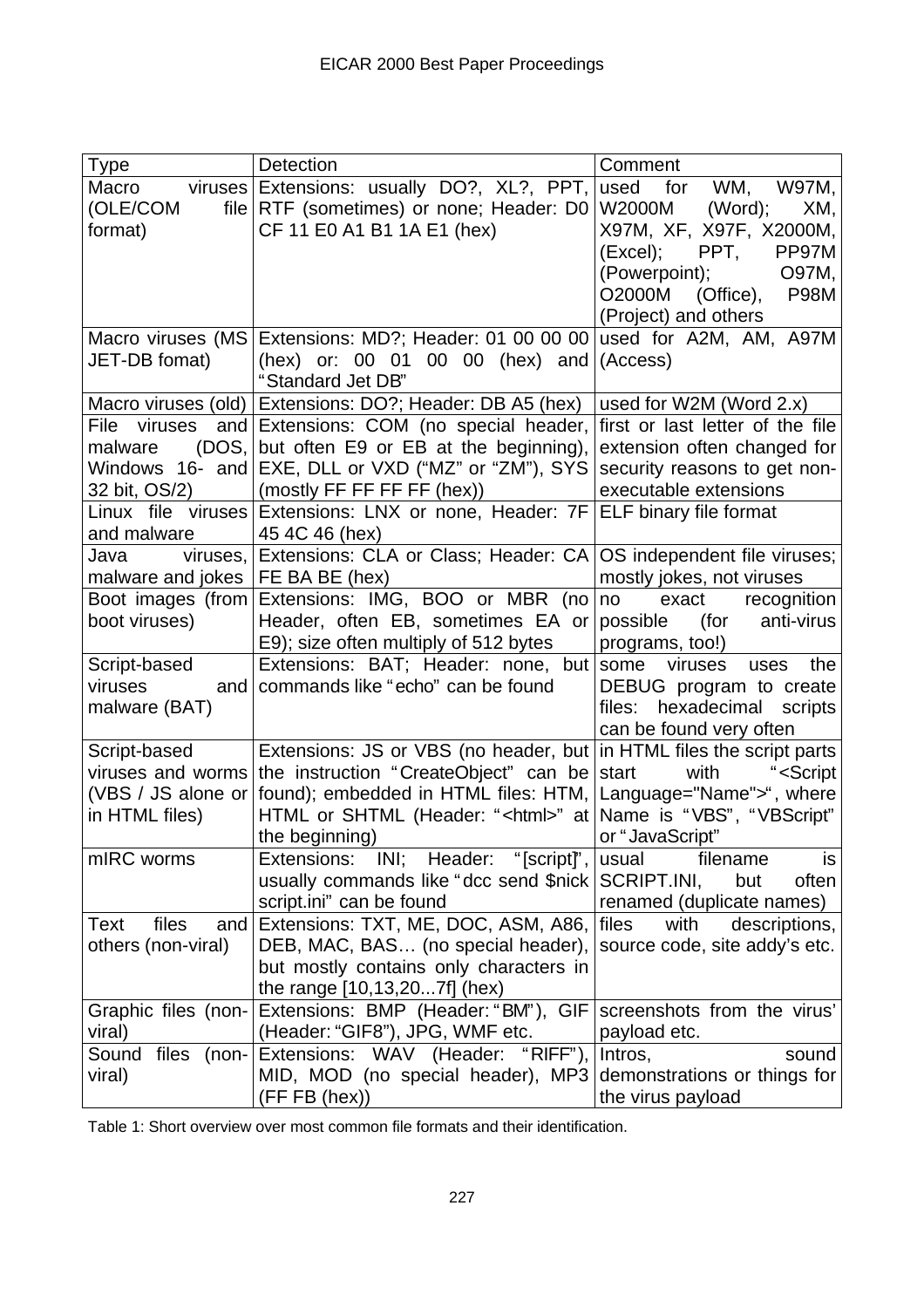### **Sorting and cleaning the whole collection**

The files should be renamed to executable extensions or the extensions that these kinds of viruses should have. If this is too dangerous for the tester (one execution of a virus could destroy the work of the complete sorting process), all files that could be executed by accident should be renamed to unusual extensions. The anti-virus programs used to scan and sort the viruses have to be re-configured so that they are able to search for these kinds of viruses, too. Usually, an option like " scan all files" does this work better than adding all of the new extensions used to the program.

Now it is time to sort the pre-grouped files. The collection should be kept in different major directories. The root directories could be named after the type of the viruses, like "Boot", "File", "Macro" or "Script". If malware other than viruses and worms are tested, a directory like "Other Malware" or simply "Malware" should be added and things like Trojan horses and other things should be put here. For polymorphic samples of macro or file viruses, a special root directory like "Poly" is recommended. Now the files could be sorted to the different directories, using the following scheme.

It is hard to identify and sort out boot images and copy them into special directories. It is very important to keep in mind that some anti-virus programs are not designed to find boot viruses in files, and should not be penalized for not finding boot viruses in files, because boot viruses cannot be found in files and multipartite viruses use different parts for files and boot sectors. Often special parameters exist to enable this feature and/or the files must have a special extension (like BOO or IMG). It should be noted, that many of the image files only contain one part of the virus, but the rest (that is usually on an other track or on some special tracks of the disk) are not included here, so the viruses will not run if the images are written back to disk. Therefore, it could be impossible to infect a machine to create samples on different disc. The replication of boot viruses will not be discussed in this paper.

There is only one way to scan for image files and sort them by using the report files from the anti-virus programs or from individual analyses. Surely, some scanners should be used that are known to identify viruses. However, more than one or two scanners are recommended to ensure that only viruses are added. There is usually the problem that three scanners have four different names for the files infected by the same virus. If a virus is only found by one scanner, it could be a new variant, a damaged sample, or maybe a false positive. Such file needs further analysis and a review to determine if they replicate or not. One scanner (e.g. the one that has the most different virus names in the virus list) should be chosen to order the collection by the names the program gives as outputs. This helps to keep one directory for the same virus variant and avoids having the same virus three times with different names in different directories. If this special scanner is not sure or does not find a virus, the second should be chosen and these samples should be sorted in a special directory (in the same database part) so that the collection is still sorted after the first scanner and there a sub-collection that is sorted after the second one. The same can be done with the third, fourth, etc., scanner.

There are also automatic tools to sort viruses this way, for example Virus Collector's Database by David Smith, VirSort by Christian Julius or ZooSort. Gerald Scheidl from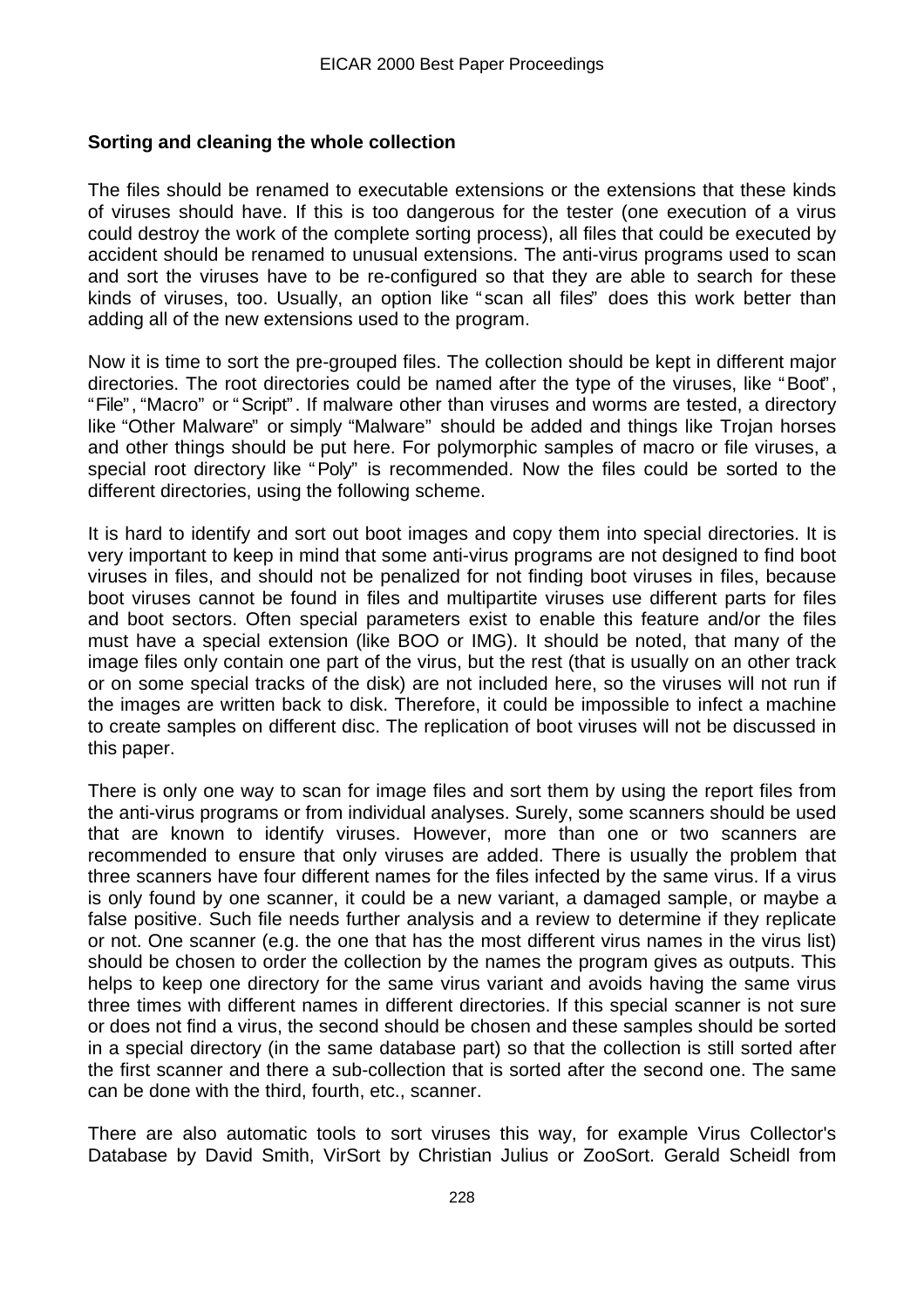Ikarus Software in Austria developed a sorter tool called Virus Collection Tool (VCT) that uses more scanners to classify and sort viruses automatically. For this, it looks at the detection of most scanners outputs and sorts it to this directory (case-sensitive).

By sorting a collection manually, some things could be done better. For example, if there is a pre-sorted directory with 100 samples of one virus, but most scanners only detect 98 correctly, the other ones report different or unknown variants of it. This could mean that the samples are damaged or somewhat destroyed. Furthermore, it could be the case that it is really the same working variant, but the anti-virus program developers have overlooked a byte that is not static but rather variable and they identify the virus as a new variant. Such things can only be noticed by sorting the files manually. But all-in-all, it is impossible to make a nearly perfect collection, because there are too many variables and anti-virus research is a soft science.

Another point is that there are varying opinions by different researchers to define when a virus is a variant or not. Some say, one bit changed in an unimportant routine is enough; others say that they are different only if there are differences in the run-time behavior like changed infection or trigger conditions. So it is not a good idea to test the programs if they can identify all viruses like the tester wishes. This means, in every separated directory the anti-virus program should find one and the same virus and this virus should be identified nowhere else. It is more important that the program is able to find the viruses and clean them the correct way than if the programs make distinctions in the identification, because of speed reasons or because there is no need to be so exact. However, the results of such a test only show the differences between the tested products against the reference products that have been used to sort and build-up the collection.

To continue the sorting process, a closer look at *macro viruses* will be taken. Products that can identify macro viruses on an exact basis should be chosen here. There are the ones with the best variant detection (the tester has to check this) and mostly they are using the CARO naming convention for this (see Table 1).

These prefixes should be used as directory names to sort the collection. For example, the virus WM/Concept.A should be put in the directory "Macro/WM/Concept/A" because it is a Word '95 macro virus (see table 2). A little problem could by caused by the suffixes that are used for different language versions of Word if the viruses can only work on these special version. An example is WM/Macaroni.A:De - the problem is that a ":" cannot be used in a directory name, but it can be substituted by an "\_" or an other character, so the directory name could be "Macro/WM/Macaroni/A\_De" . If there are more than 26 known variants of a virus, a second letter have to be used for this virus variant (or more, if there are much more variants). An example is WM/CAP.GD which is the 26 \* "G" (=7th character of the alphabet) + "D" (=4th character of the alphabet) = 186th variant of the CAP macro virus.

If there are new or modified variants of macro viruses in rather old files found by recent versions of the anti-virus program, it often means that the files do not contain a working virus or that the files could be damaged. A further look should be made of these files, like trying to replicate the virus. Some programs are able to find such trash files (like a bad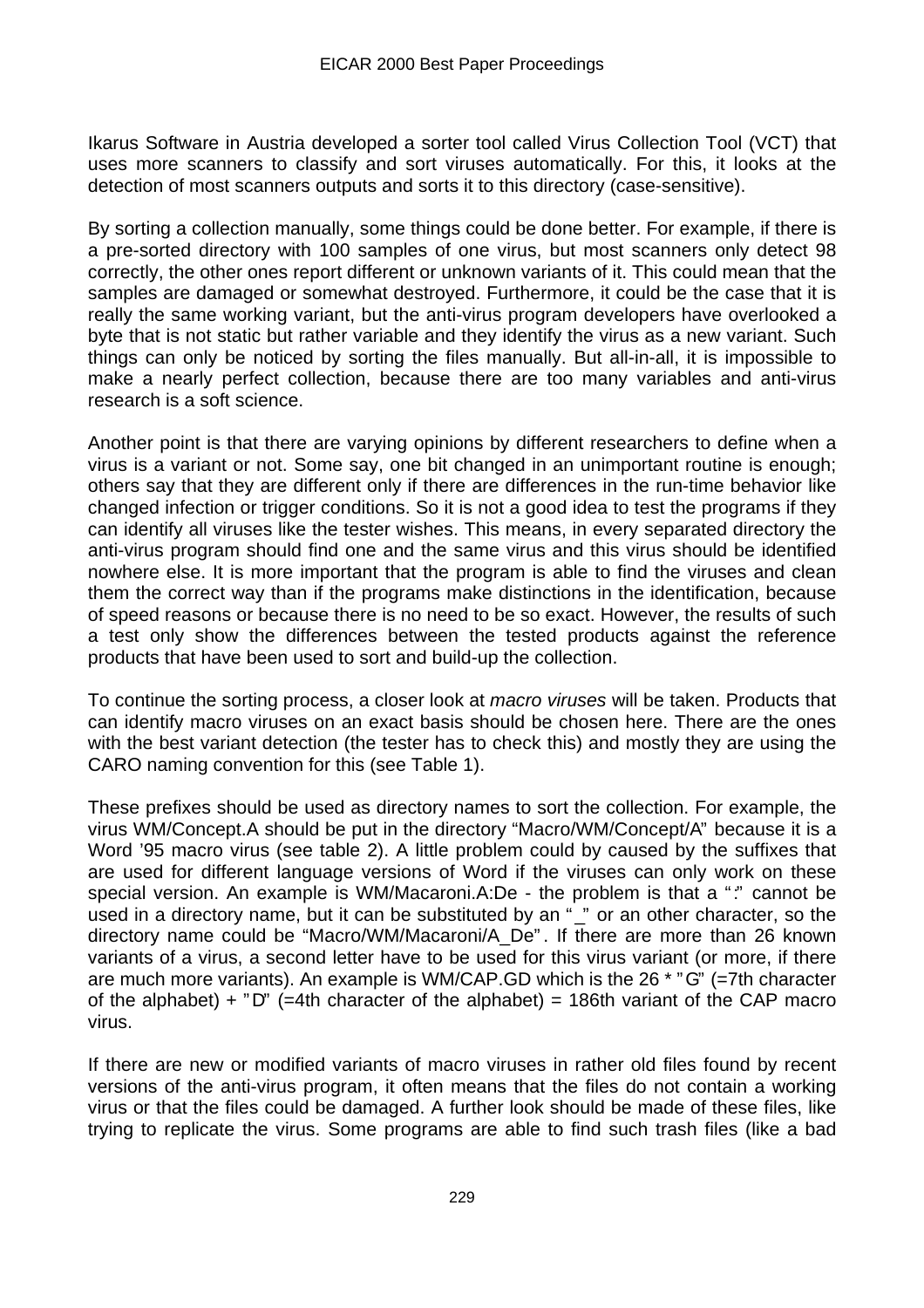cleaned, no longer infected document) and report them correctly so that they can be copied to the non-malware directory.

*File viruses* are usually the largest group of viruses, even if they are not found very often in the wild compared with macro and boot viruses (Wildlist 1999). Sorting them requires the most effort compared to other types of viruses. File viruses can be grouped into DOS (without any prefix), Windows 16-bit (W16 or W31 prefix), Windows 32-bit (W95, W98, W9x, WNT or W32 prefix), OS/2 (OS2 or no prefix), Linux (Linux, Lnx or Lx prefix) and Java viruses (Java or Jv prefix). The prefixes could also be "Win" instead of the "W" only. While the prefixes W16 and W31 have the same meaning, the 32-bit windows viruses do not. W95 stands for virus that infects only the '95 platform and W98 means the same to Windows '98. Win9x means '95 and '98, WNT are viruses that only run under NT and W32 viruses should run under all windows platforms. These prefixes are quite tricky, because other programs use other prefixes, but they have the same meaning. Therefore, it is not a bad idea to group Windows-based viruses only in two groups that have big differences in the file structure and detection - 16 bit and 32 bit.

In each group it is recommended to keep the number of subdirectories as small as possible by sorting the viruses to directories which contain the first letter of the virus only and then the subdirectory contains all viruses that start with this letter. An example is "File/Dos/A/AntiCAD/4096/A" for the dos file virus AntiCAD in the variant with a length of 4096 bytes, type A (see table 2). Some viruses start with a number or with an "\_". These samples can be copied to one directory, because they are only a few. A directory named "0" which contains all of these viruses would be a good idea. Some scanners have problems with large directory trees that can be found in virus collections only. Further, it is easier to restart scanners on these directories if they crash or have other problems.

*Script-based malware* can be divided into BAT (prefix BAT), HTML/VBS (prefixes HTML and VBS) viruses and mIRC (prefixes mIRC or IRC) worms. Some anti-virus programs are still unable to find all this kind of malware or parts of it. VBS and HTML viruses are very similar, because HTML viruses only contain VBS parts. HTML itself does not contain any harmful commands. Therefore, they could be sorted to the same group or not - this is a decision of the tester.

BAT viruses require their own group, because there are no similarities to other kinds of viruses. Most BAT viruses are very primitive and do not work correctly. Therefore, the replication of this kind of viruses is not discussed in the following part. Often, only the first generation of these viruses run, but the second one will fail to replicate. Therefore, they are mostly intended viruses or can be grouped into groups like Trojan horses, which is a subset of the "other malware" part.

mIRC worms are a special problem - they cannot be replicated to get new samples, because a copy of a worm is normally the same file. They can only be observed if they spread. For this reason, an IRC server has to be set up - there is no other way to test whether they spread or not. An existing IRC server could be used, but normally all people would be infected when downloading the script that the worm offers. Because of this, it is a better way to sort this kind of malware only by the names of anti-virus programs. But most of them only use a heuristic based upon a small scan string (see the pre-sorting part of this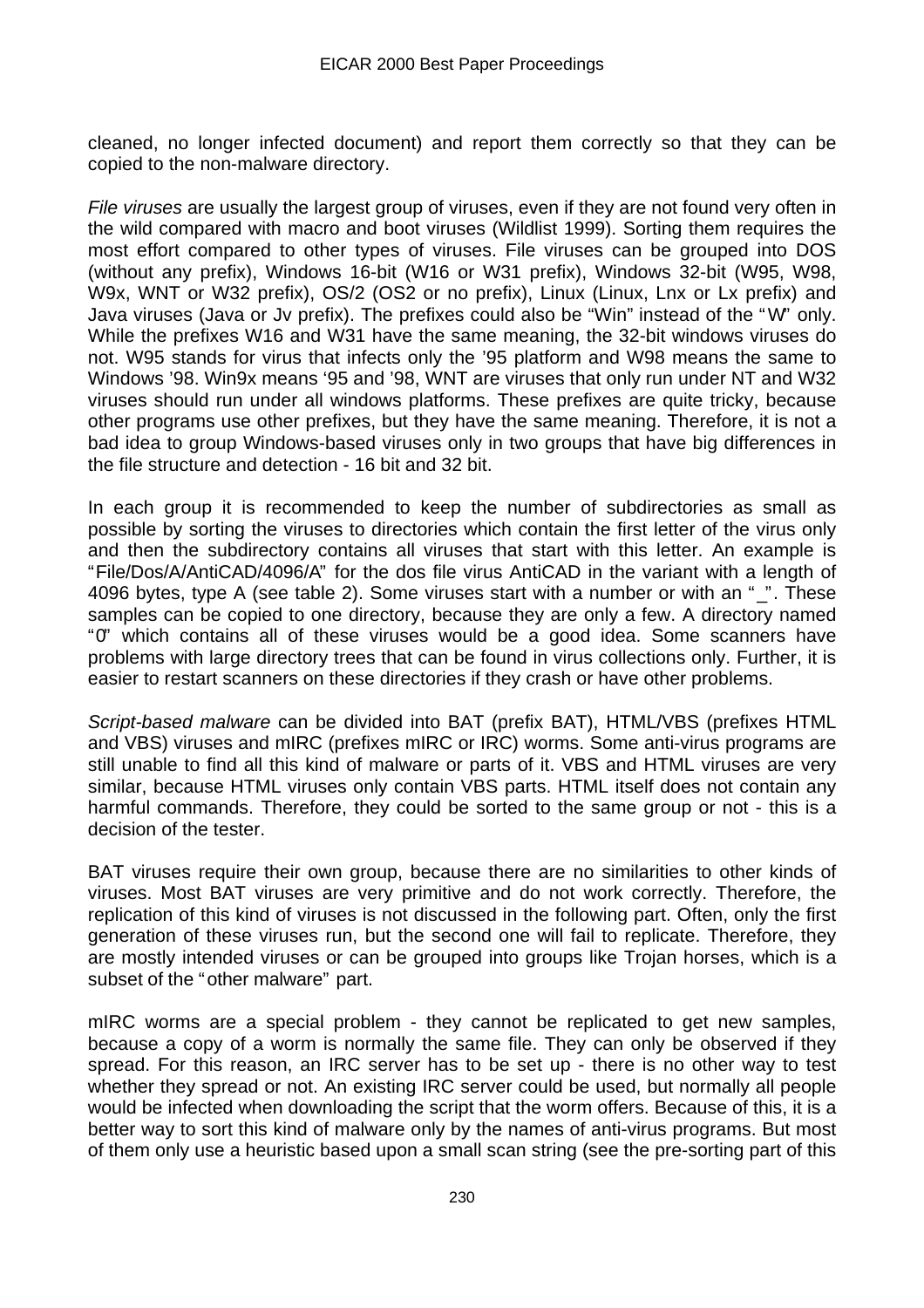paper) and often the files are damaged a little bit, because the end of the files are missing. Therefore, it is not an easy task to sort them, but very few programs use a CRC over the whole script file to identify the worm exactly.



Table 2: Suggestion for sorting the virus collection

The last virus-related category is *Trojan horses, backdoors* and *other malware* that harm the system intentionally. It is difficult to group them in categories exactly, so the name "other malware" should be applied. This includes first generation (germ) files from viruses which do not run as expected, but can destroy data because the trigger and damage function is still active. A system crash is usually also a reason to detect the program. If the germs run and replicate well and the form of the virus is the same (e.g. the same type of infected files and entry point jumps) they should be copied into the respective collection like File/DOS to the other files. Very often germs can be found in a bad collection because the collector does not replicate the files. They are dangerous, because the typical user will only get such files if he downloads " something" and it is hard to clean the system if the germ cannot be found and only the infections can be cleaned each time. Virus droppers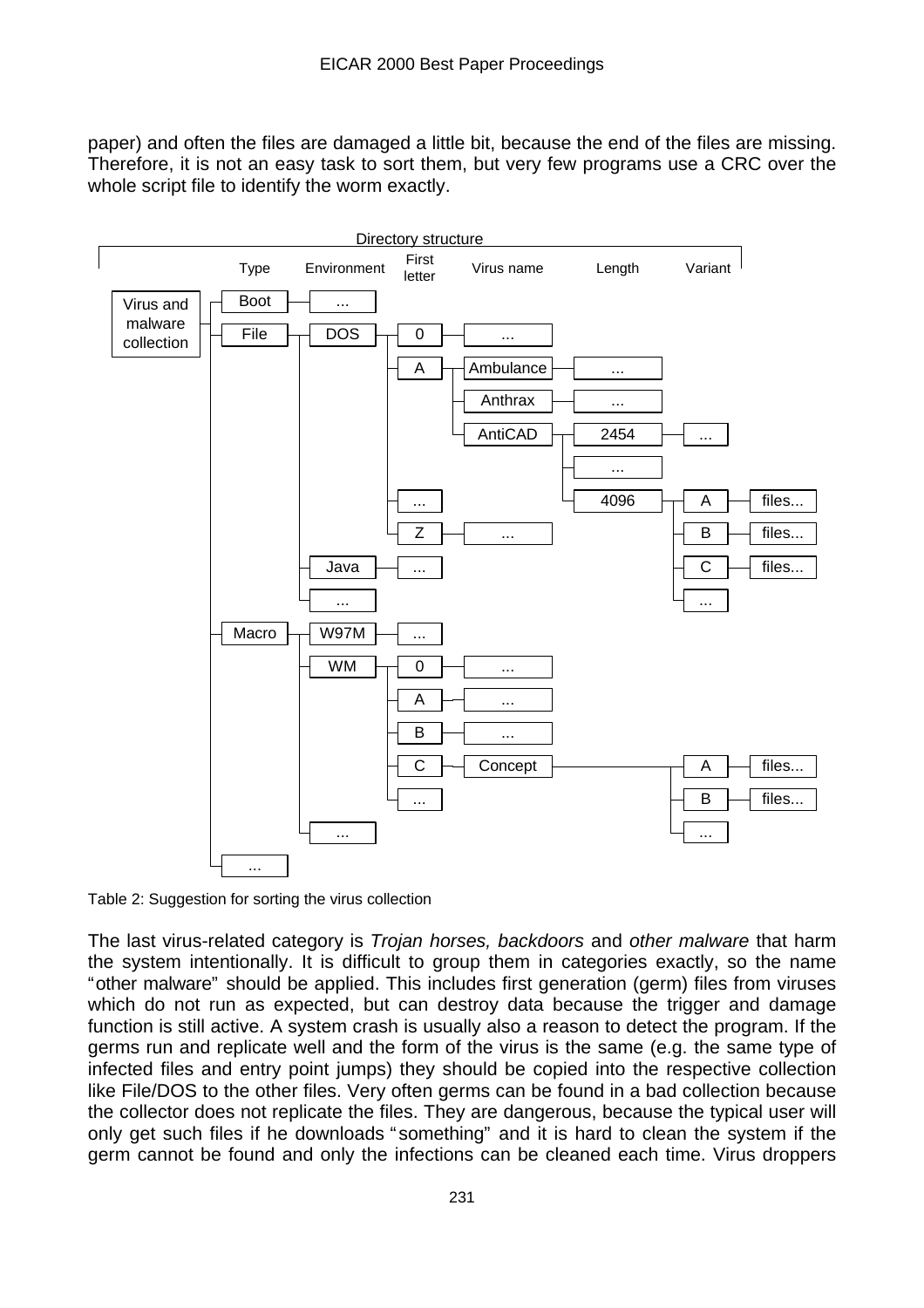should be sorted in the "other malware" category, too. This includes boot virus droppers that write an image of a boot virus to a floppy or hard disc. Some programs have a special option to enable the feature to detect Backdoors like BackOrifice or SubSeven. The reason for this is that some backdoors like NetBus Pro are distributed as commercial or shareware programs and the authors do not like their work to be detected as malicious code (Hansen 1999). There are some companies that use such backdoors as a remote access tool and even Microsoft has a program called SMS that can be used as backdoor (Rötzer 1999).

Last but not least, the false positive collection should be prepared using executable files and documents from the network server of the magazine or a company, together with files that can be found on CD, disks etc. Because on some CD's of magazines there are viruses, the tester should keep in mind to check this and only add really "good" programs. Joke programs should not be included, but it is an interesting idea to include innocent files found in virus collections to check if the anti-virus researcher works carefully enough. Some anti-virus programs have got false positives in graphic files like BMP or GIF, so files of this type should be in the collection, too.

## **Replicating Samples**

There are some ways to replicate viruses (semi-) automatically. (Helenius 1998) used a network server, one monitoring PC and one victim PC for replicating viruses fully automatically. For this, the hardware had to be modified. There are other solutions that only require one PC, like an Unix or Windows NT machine with a restricted DOS (emulation) task or a complete system emulator like VMware (VMware 1999). The viruses can spread under these conditions and, if there are enough replicated samples, the task can simply be closed to deactivate the viruses from running.

The basic scheme of a DOS file virus replication process is always the same. The victim PC is initialized by booting from a write-protected disk that contains the memory and network drivers, a RAM disk driver, a hard disc simulator, a goat file program and some BAT jobs to automate this process, including a reboot sequence.

A goat program is used to create small or large, different or similar COM, EXE or SYS files that viruses can infect. Such files usually contain only a hello-world-like routine to display a message and become incarnated. The rest of the file contains only 00 (hex), 90 (hex) bytes or some virus samples could be generated containing random bytes only.

Goat programs are useful to create a large set of files with the required attribute for the special virus. Often viruses do not replicate, because there are no viruses, but an intended or germs variant or Trojan horses. Often they do not run, because they require a special environment, such as a special processor, graphics card, memory size, date or other operating systems or software. For a tester, it is hard to analyze the virus' special requirements to make the virus replicate. It might be that the description of anti-virus program developers could help to solve this problem. However, not only the goat files should be infected, but normal files like command.com or the network driver should be infected or goat programs itself could be kept for further analysis. Maybe some files are not infected correctly, and therefore, they should carefully be checked to see if they run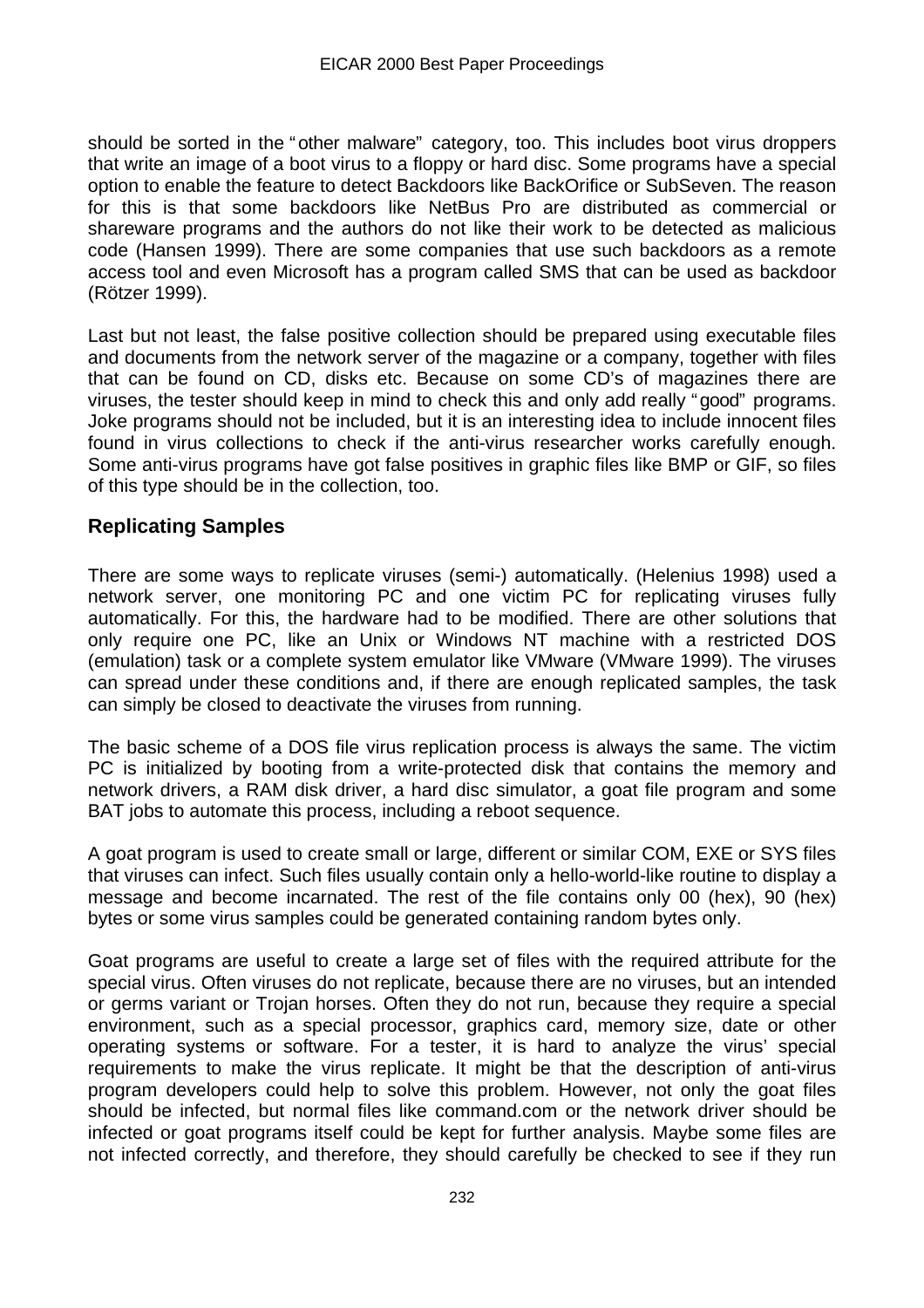and if they can infect more files (recursive further infections as a sign that it is really a correct infected file that contains a working virus).

Replication of windows-based viruses is a special problem. Windows cannot be started from a floppy disc or network, so a complete windows installation has to be prepared first on a real hard disc. After this, Drive Image by PowerQuest or Norton Ghost by Symantec should copy a 1:1 image to another drive of this disc or to the network. Next, the virus can be started manually and if the virus becomes memory resident like W95/CIH, it is enough to start some programs to infect them. Usually in the Windows directory, there are enough programs that could be started and infected. In case of W95/CIH, it is sufficient to read all the files once by opening the Explorer to the Windows directory or copy all files to the NUL device, because it infects all files while opening. Some viruses like W95/Marburg are not memory-resident, but they are using fast infector methods that look for some files to infect at each start of an infected file. After some time of doing this, all of the files should be copied to a network directory and the image of the disc should be written back. Only then can the the next virus be tested.

The same mechanism can be used to replicate the different types of macro viruses, but only one Office version should be installed at the same time and only macro viruses for that t version should be tested (e.g., WM viruses and Office 6.0 or '95; X97M viruses and Office '97). This prevents the risk of upconverted viruses that some people classify as creating new viruses, for example a Word '95 WordBasic virus (WM) that upconverts to a VBA Word '97 (W97M) virus, which can look different after every upconversion process (Bontchev 1999). However, this view is subjective and this problem can be argued in the way, that upconversions are not "new viruses"; that they happen every day in real user environments. This is a possible danger for them and there could be the need to test the detection of these upconversions. For this, the virus has to be tested to determine, if the upcoverted virus is still able to spread or if it is another type of malicious code that can still harm the user. For the replication process, an infected file should be opened in the Office application the virus has been written for and the tester should create new files, write something into them and then close them. Again and again, the infected file should be opened, saved and closed. Most viruses that use auto-open macros or macros that replace standard functions of the application should have now infected some of the goat files the user has created and saved. After each replication, the image has to be restored to avoid having more than one virus activated at one time where a mix-up of them could happen.

An interesting topic of virus replication is to create a collection of different looking samples of polymorphic file viruses. For this, more than one PC should be used and also the scripts should change some conditions like the date and time of the machine. Some viruses only change a major part of their polymorphic start program after rebooting with a new date. Other viruses check the date before each infection and change the code if a new date has been found; others change their complete code on each infection. Such conditions have to be analyzed before such viruses can be used to create a polymorphic test set. Such test sets should contain at least 1000 samples, but 10,000 or more samples are more useful to get information on the ability of the program. Of course, it is important to check if the generated files still run. Some scanners should be run over the collection and if they all (or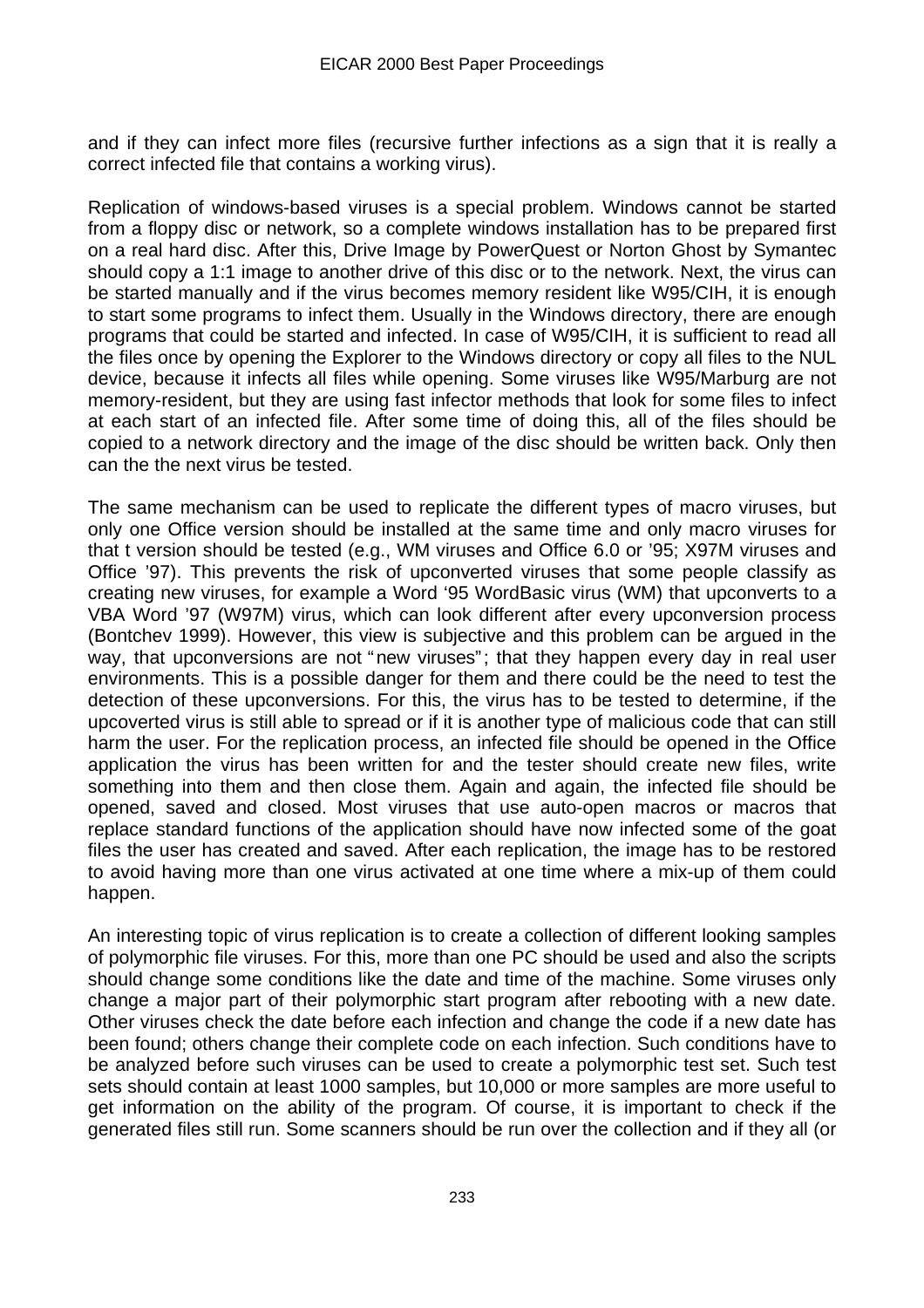nearly all) fail to identify the same files, these ones are likely to contain a damaged variant, which should be tested.

Furthermore, a test set containing only replicated ITW viruses should be generated. Grouped in different categories like "File", "Boot" and "Macro" (or more exactly), it should be prepared using information that can be found in the current (Wildlist 1999). It is not always easy to get the correct virus because different scanners use different names and the Wildlist uses one of the names reported, so log files from other scanners should help to find the right virus from the list and the samples can be put in the collection. It is very important that the tester puts only the exact variant of this virus in the collection. If this variant is not available, this virus has to be left out and no other variant should be put in the collection instead. Additionally, for the ITW collection the same number (e.g. 1 or 10) of files should be used for every virus so that the tester gets comparable results.

#### **Preparing test files for compressed and archived files**

Usually, scanners should also be tested regarding their ability to detect viruses in compressed and archived files. To prepare a test set of runtime compressed files, it should be noted that only file viruses can by tested this way. However, not all types of file viruses can be used for this test, for example, slack space, EXE header or zero hunter viruses, which searches for some free space at the beginning or all over the file, to store the virus code here, cannot be used. Usually, the compression program doesn't care about these blocks and the files will be destroyed and because of this, most anti-virus programs will not find anything. An example for this is Zero\_Hunter or W95/CIH. For DOS file viruses, programs like PkLite, Diet, ICE, WWPack, LzExe and UPX can be used. The files will simply be processed by the packers. For Windows file viruses, programs like Petite, WWPack32, and UPX, which simply have to be executed to prepare this part of the test. However, each compressor should be tested on more than one virus infection and for different file types like COM (DOS viruses only) and EXE. It should be noted, that not all virus infected files can be compressed. This includes files which are too short and most infected Win32 files, because of the complex internal structures. However, worms like Explore Zip or Happy99/Ska and other malicious software, like backdoors can be compressed successfully and used for this test.

If the ability of the products to detect viruses within archives should be tested, all types of viruses can be used, except boot viruses (in image files), of course. It is a good idea to include only one virus in each archive and some clean files around (before and after the infected file) them and to prepare some archives with subdirectories where the infected file can be found. This is, because some scanners only check the first files or are unable to scan subdirectories in the archive. Others do a "dumb" scan over some parts of the archives and too short files like the EICAR test file cannot be compressed and could be found by accident. There are many packers available, like ZIP, CAB, ARJ, LHA, RAR and ACE. It should be tested if the program is able to scan the archives recursively and if the scanner can only process one packer (example: ARJ  $\rightarrow$  ARJ  $\rightarrow$  viral program) at one time or if it can handle more (example:  $ZIP \rightarrow CAB \rightarrow viral$  program). How deep this process is to go is another issue, but it is unfeasible to test more than 10 iterations or all possible orders because their number grows very fast. Another test could be the detection of runtime compressed files in such archives and if the scanner is able to handle it recursively.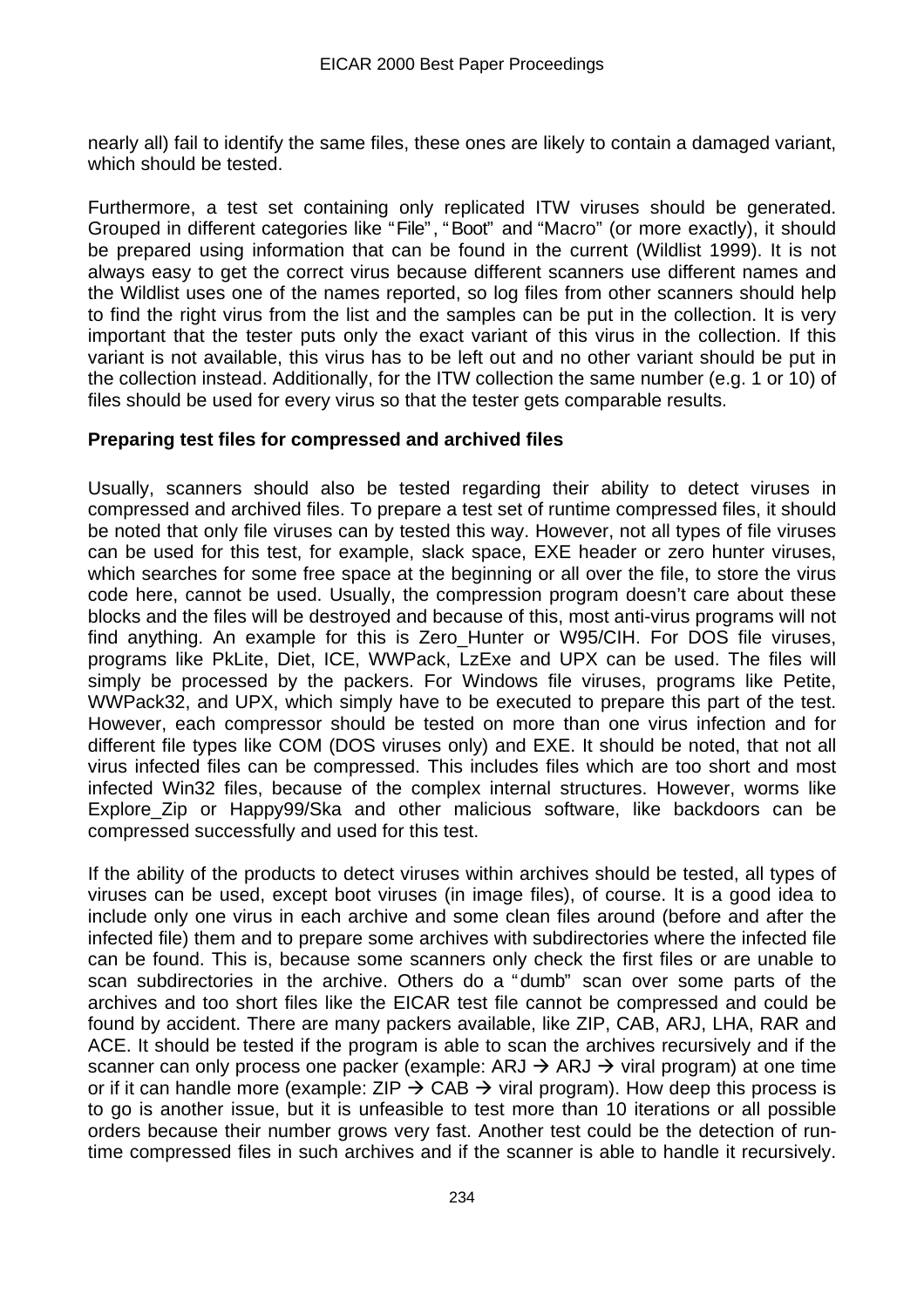Of course, the detection of self-extracting SFX archives should be tested, too, if such an option is available in the compression program.

#### **Preparing test files for macro viruses**

OLE/COM (Object Linking and Embedding / Compound Object Model) is a powerful enduser tool to keep many objects into one file with an own file system. Many programs, like most programs of the Microsoft Office suite uses it and the abilities of scanners to check such files correctly should be tested. For example, if a scanner is able to find a *linked* or *embedded sub-document* even if linking and embedding is applied over several levels. Furthermore, Word documents can be saved as *native RTF files*. This removes macro viruses if they do not block the transformation. However, embedded files and other objects are still saved in an hex-like ASCII format and some scanners could fail to find the embedded viruses, even if they can still activate -easily.

Another macro-virus related test should check whether or not the *user macros* are removed during a disinfection of a macro virus on different applications. People can get very angry if the programs simply remove the user macros and viral macros, because they can be very important to them. This test can be done for Office '95 and Office '97 files, where the user macros can be some simple comments and a message box. Since some macro viruses like WM/CAP remove user macros, it is necessary to check the documents after infecting to see if the user macros still exist and run.

Word and Excel '95 files can be saved *encrypted*, but the encryption is rather weak, because the programs only use a 16-byte XOR key depending on the user's password. It is easy to find the key using a known plain-text attack on these files, because there are some strings of the application which can be found every time in encrypted areas. Macros are encrypted completely by this function, too. Some viruses also add a password to saved files as a part of their damaging function. This should be tested as well to check if the program is still able to find the virus inside the password-protected file and clean it by removing the password or not (the best solution would be that the program lets the user decide if he or she wants to remove the password or not). Office '97 uses a much stronger encryption method (RC4, 40 bit) that cannot be broken easily. Macros are no longer included in the encrypted areas, and therefore, they can be scanned. However, those files cannot be cleaned completely, because a very important part (the 0/1Table) is still encrypted (Marx 1999c) and cannot be changed, so the macros can only be disabled by overwriting them with a string of the same length and not by removing them.

Office 2000 has the capability to allow users to *sign* their *macros digitally* to prevent the run of viral macros (Marx 1999a, b; Ducklin 1999; Chi 1999). Since this feature is rather badly implemented, macro viruses can be signed easily, too, maybe together with user macros. Therefore, it should be tested, if the scanners find the viruses, clean the files correctly leaving the user macros intact, and removes the digital signature so that Office does not report an error message based of an incorrect checksum.

Another feature that should be tested is the detection of viruses in \*.MSO files. These files are generated in Office if the current document contains macros and the file has been saved as HTML file in a special subdirectory. In this file, Office will store all macros and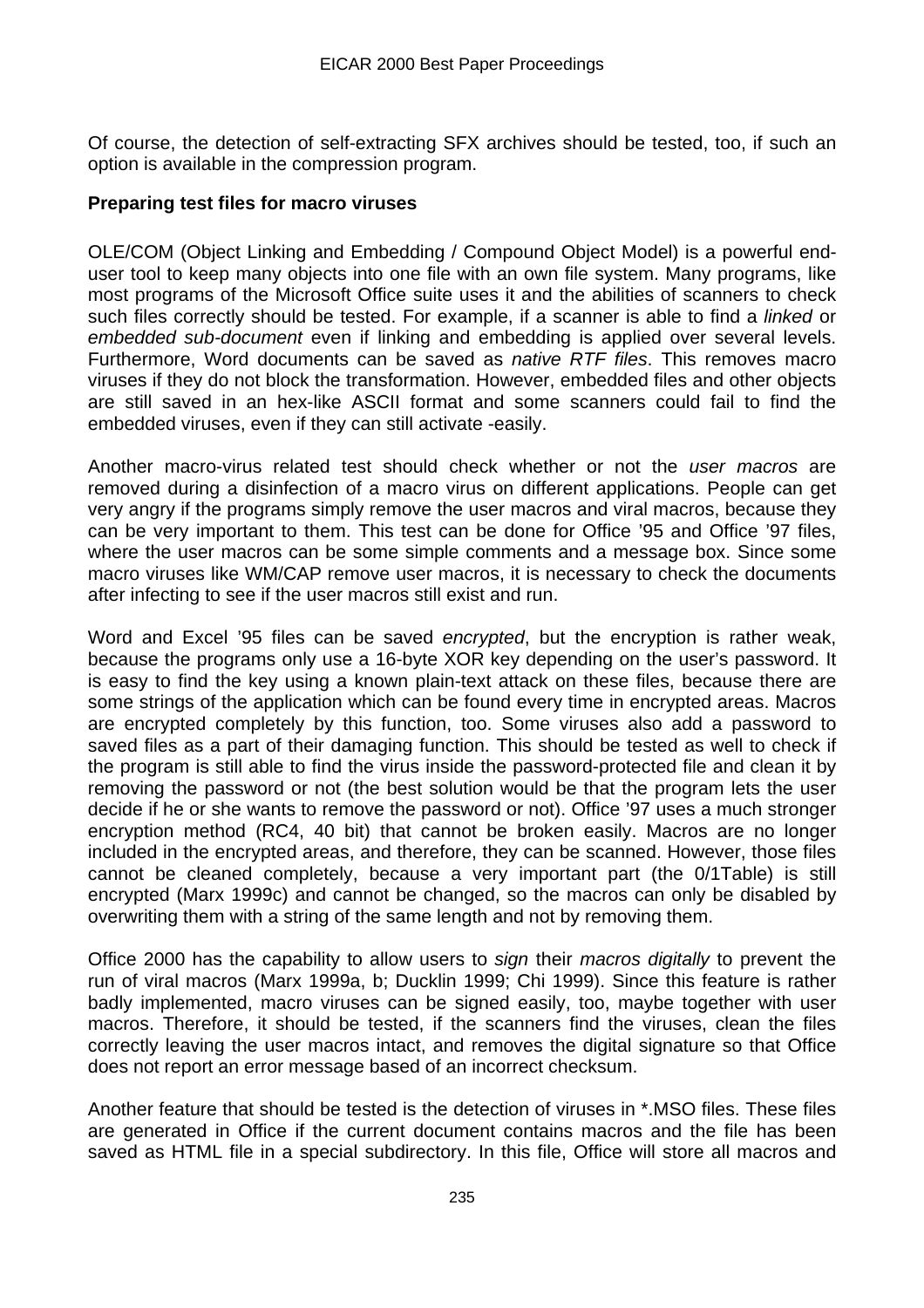some other information in a new, special format in compressed form. The detection and correct disinfection of macro viruses that has been saved in this format should be tested because more and more users use Office 2000.

There are more possibilities to create special test files for the scanners (not only for macro viruses), but this should be enough for this paper. A good tester could find more possibilities what could be tested - but the tests should be relevant for the user.

#### **Documentation of the collection**

It is very important to make documentation about the viruses in the collection and publish it in a digital form, because it makes no sense to print it in the magazine if it is quite large. This documentation can be done using a script that counts all files from each directory of the sorted virus collection and writes them to a report file with the virus name (which can be get from the directory name).

Report files from all scanners and the options used in the test are part of the documentation of this collection, too, but this list is only available after the test. A report about what and how a test is made should also be given to the participating companies.

Last but not least, the idea should be discussed to give the collection used for the test to all virus companies who ask for it, but dangerous files should not be given to developers of programs that are rather poor in the competition or do not have a high reputation. This makes the test much more transparent, but only a few samples should be given away (e.g. one sample per virus) so the developers cannot cheat for the next test, because they could only include CRC sums to detect viruses they cannot find instead of using the usual scan process.

## **Balancing the Weights for Different Categories**

It is not easy to decide what is more important - the detection of macro viruses, the cleansing of file viruses or the fast, automatic update processes. For this reason, different types of user groups should be considered, for example, an Internet user, an "offliner" or an administrator in a small company. The first one can update the program as often as he wishes and frequently gets e-mails - maybe with attached word files. The second one usually gets new programs and data on discs and the last one wishes quick, automatic distribution of new updates to all clients etc. Because of this, the tester should use different weights for different types of users. An "onliner" usually gets macro viruses or worms more often than file or boot viruses. For this kind of user, macro viruses should have a higher weight. For non-Internet users, the detection of boot viruses is much more interesting. In this case, the tester should decide that online updates do not help the "offliner" and they are useless for him. The total weight for virus-related categories should not exceed 50%, because there are too many other things that make programs good or bad, like management features or update strategies. Our experience shows that there is no correlation between software quality and virus detection quality. Therefore, the weight of virus-related categories should not be too large (even if a good score is a precondition for choosing a product), because otherwise general software quality features might not be represented adequately. Another idea is that every reader can make his own decision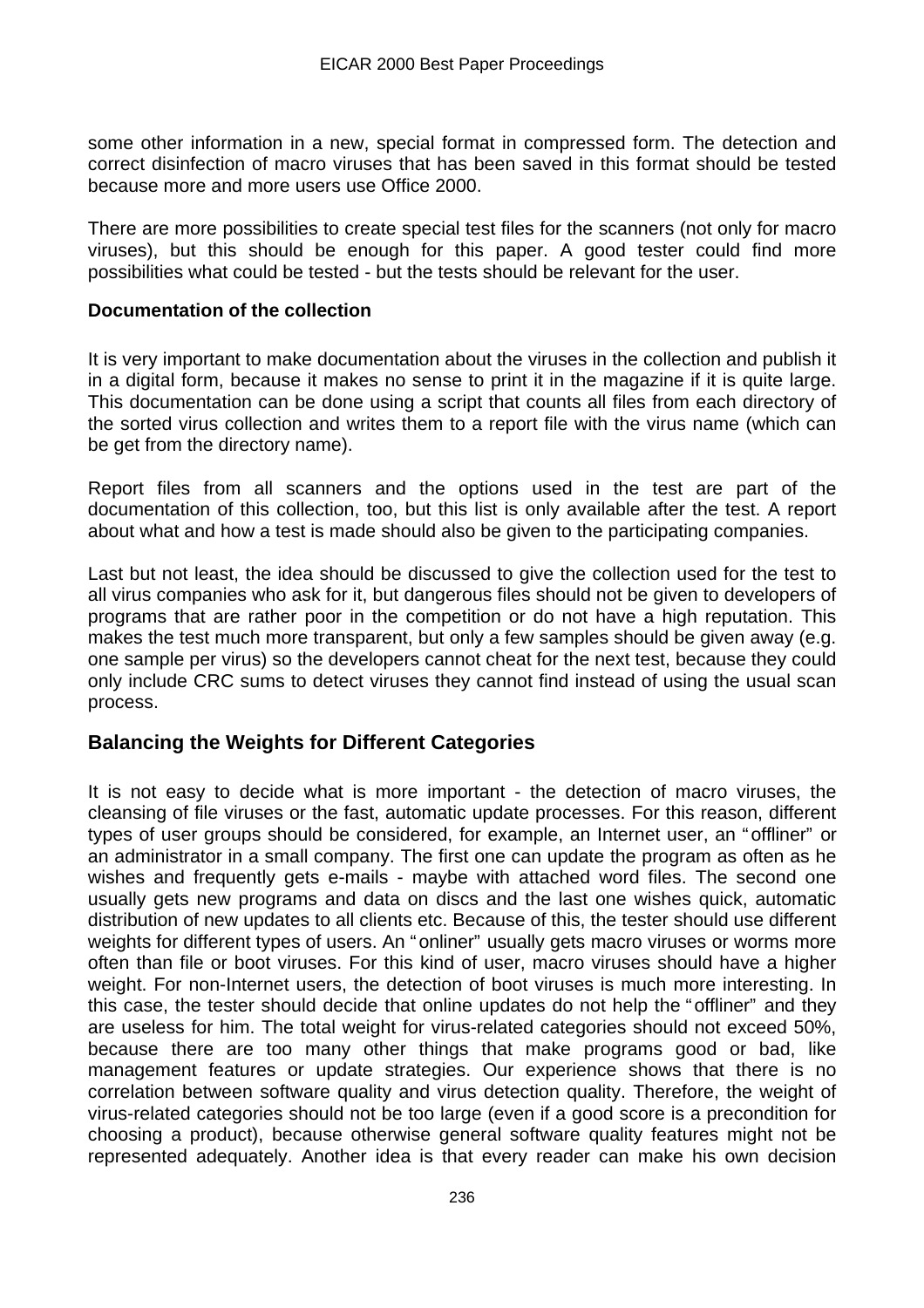about the weights for the categories, but this can only be done for reviews where the readers have sufficient knowledge about this topic.



Table 3: An example of weights for non-ITW viruses

For the virus-related parts, it should be mentioned that ITW viruses are much more important than all zoo viruses together. The weight should be much higher for ITW viruses than for non-ITW ones, some say 60% should be used (Marx & Günther 1999), other say at least 95% should be the weight, but a weight in this range is sufficient. Furthermore, a detection score difference of 1% between the products on zoo viruses says nothing about the quality of the anti-virus programs, because this kind of viruses is not very interesting, because users will not encounter them. On the other hand, 1% difference in detection of ITW viruses is important.

For the prevalence between the viruses, the (Wildlist 1999) can be used, because the number of files that exists for different categories of viruses is not important. There are more file infectors than macro viruses, although macro viruses are much more important. It contains viruses that are reported to virus experts and corporate reporters from different companies around the world (Coursen 1998). However, this does not mean, that all common viruses will be reported, but most of them. In the ITW test set, three lists are available:

- the "Wildlist" (viruses which were reported by more than just one person),
- the "Supplemental List" (viruses only one person have reported) and
- the "Other List" (other malware besides viruses, like Trojan horses and Backdoors).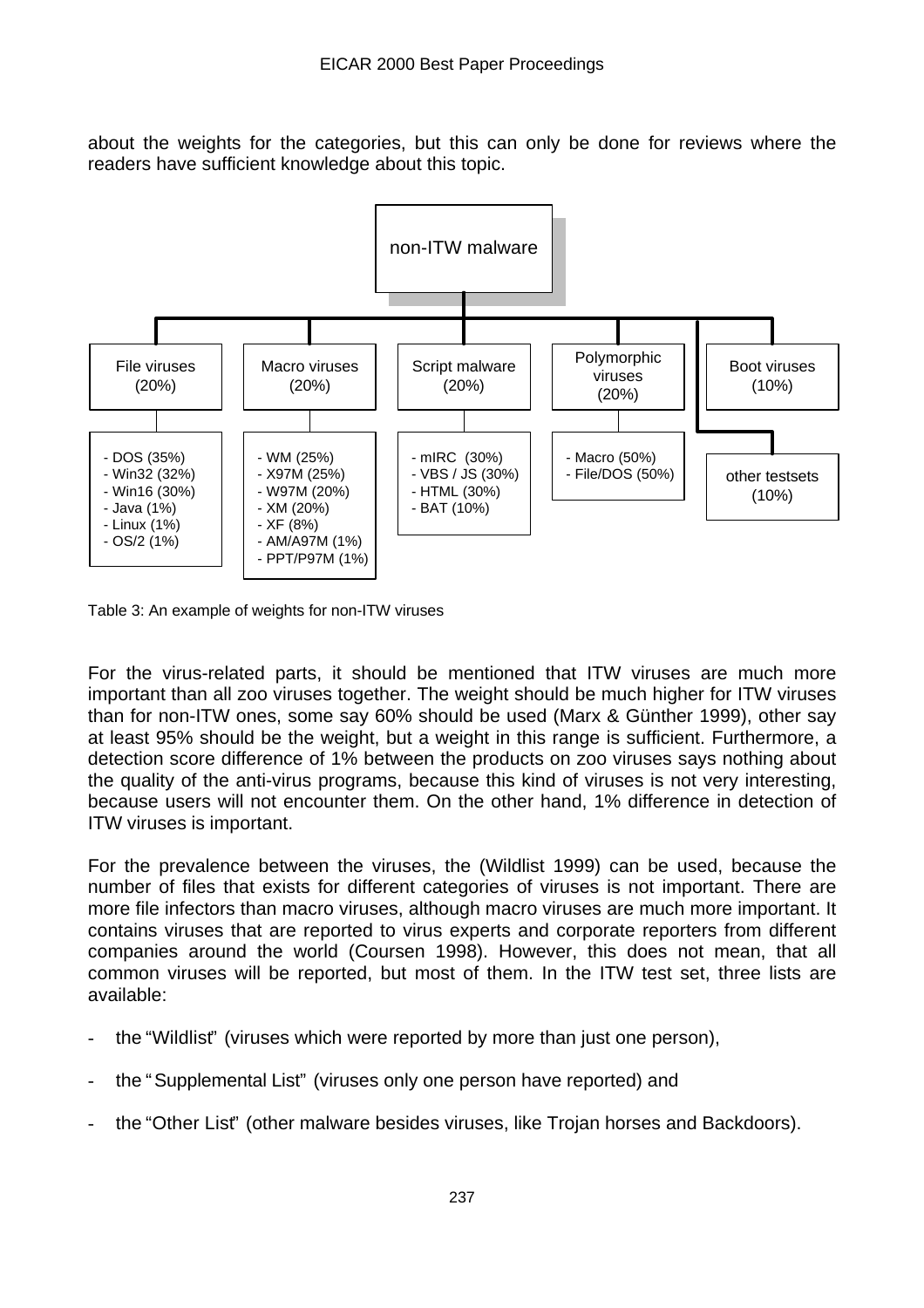All three lists could be used to get correct results in this field. However, an ITW test set according to the Wildlist contains only the first part of it. This is, because viruses on the supplemental list come on and off the list very fast, so there is a definition problem if there are ITW viruses (which can be found for a longer period of time) or not. Second, the "Other List" contains non-viral malware only. There are several definitions of malware available, but there is no strict definition, if the programs listed here are malware or not. For other virus test sets both lists can be used, too, with a lower weight, of course.

While finding viruses increase the program's total score, occurrences of false positives and files damaged during repair should decrease it. For example, every false positive will decrease the total detection score by 0,1 to 1%, with a maximum of 10%.

An example of a weight for the group of online users for the non-ITW viruses according to (Marx & Günther 1999) can be found in table 3.

Even if some categories do not have a heavy weight, they should be noted if they are tested. Some people are interested in those special areas, for example, if a company has problems with XF viruses, it wouldn't use a program which is unable to find such kind of viruses. Other virus types like Perl, ActiveX controls or a special group of polymorphic Win32 and script viruses were not tested this time, but such categories surely become important in future tests.

## **Part II - Evaluation and Testing the Anti-Virus Programs**

In practise, it is impossible to test all features and aspects of software. Furthermore, only snapshots of the product life cycle can be reviewed and tested. Software is complex and unsteady, it is very easy to change it and minor changes might cause a large effect (Heisel 1998). If only a small section of the product life cycle is tested, errors and bugs can simply be overrated if they only appear in the tested version. However, all programs have to be tested in the same (hardware and software) environment with the same requirements, because otherwise they are not comparable.

If something unexpected happens, e.g., the program cannot be installed, if it is completely unable to scan for viruses, or is extremely slow, the programmers should be contacted. In this case, it is possible that wrong settings were used to test the programs. There are some switches causing huge internal changes in the program, e.g. an activated heuristic. Furthermore, unknown bugs can also cause such problems. Sometimes bugs can be a little bit curious, e.g., if the programmers only use 16-bit-INTEGER variables, the number of scanned files or found viruses switches to zero if it exceeds 65535. Even if the tester is able to get the correct results in spite of such small mistakes, the programmers should be informed about them.

## **General Product Evaluation**

In the field of software engineering, two common strategies for software testing are known: black box and white box tests (Pomberger 1996, page 151ff.). In a black (exterior) box test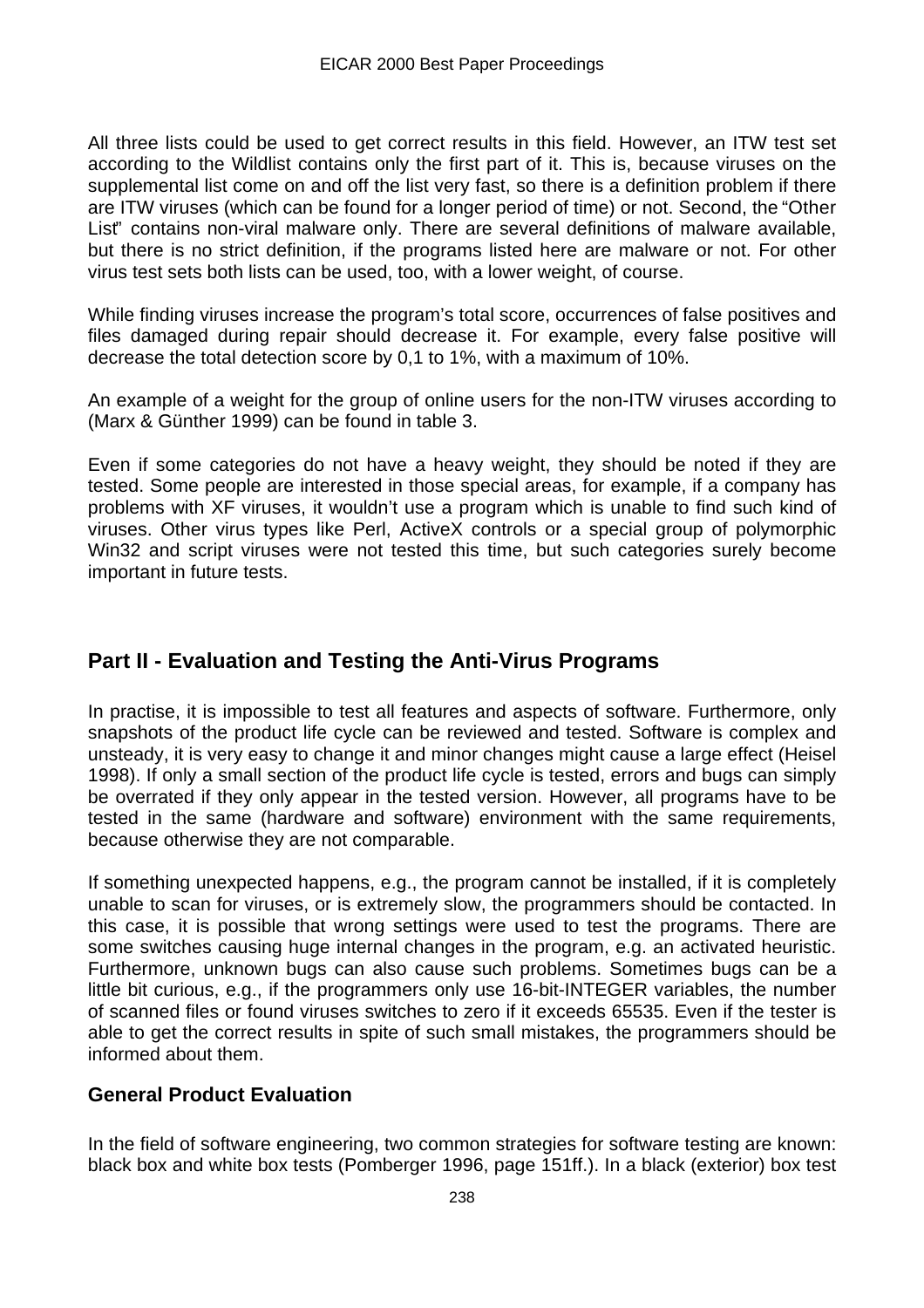the input/output behavior is tested without knowledge about the internal structure of the program works. A white (interior) box test is based on knowledge about the internal structure of the program.

#### **Black box tests and system test strategies**

Since neither source codes nor any other internal information is available about anti-virus programs, only black box tests can be applied. The input of such tests is a file that is infected by a virus. Then, the program has to decide what kind of code it is, the output will be displayed on the screen or in an report file for further analysis and the detection score may be increased.

It is not the objective of an anti-virus comparison test to find as many bugs as possible (this is a task of the software producer who hopefully found and fixed most of them), but at least it should show that the program runs stably and efficiently in most use cases. For this reason, the tester should make sure r the following software quality features are reviewed according to (Wallmüller 1990, pp. 194f.):

- The program package is *complete*, if it contains anti-virus functions for finding viruses on-access, on-demand, in archives and is able to clean them. Tools for global administration of this program or automatic update distribution should be included, too.
- A *volume (mass)* test on many different files should be done (if they contain viruses or not). If files are open (like mail or user databases) or closed, it can be analyzed whether the program is stable on all scanned files even if there are some corrupted files (for example, damaged OLE structures in Office documents) or unexpected structures like (Raiu 1999), because they can get real world problems very fast. Furthermore, the behavior of the program in case of a problem should be tested, e.g., if the program triggers a warning message or a blue screen, because it crashed or halted the system. This includes the ability of the program to scan deep directory trees and the ability to handle large report files without problems.
- The system should be tested under *heavy load* over an extended period. A typical test scenario is a file server where the anti-virus program is running and hundreds of PCs are simultaneously accessing the server or a system where many applications and tasks are running and require a large amount of system resources.
- *User-friendliness* includes that the program gives enough and good feedback in case of errors, interface and status monitor are designed in a way that all-important features can easily be viewed at the same time and an online-help exists.
- The *security* of the program is another aspect. It should be impossible for nonadministrators to change settings, delete or manipulate program's data and to uninstall the program. Obviously, the program must not change important security settings of the system automatically and the software may not contain bugs that cause root exploits (the program has usually administrator rights to be able for scanning all files) or other dangerous scenarios.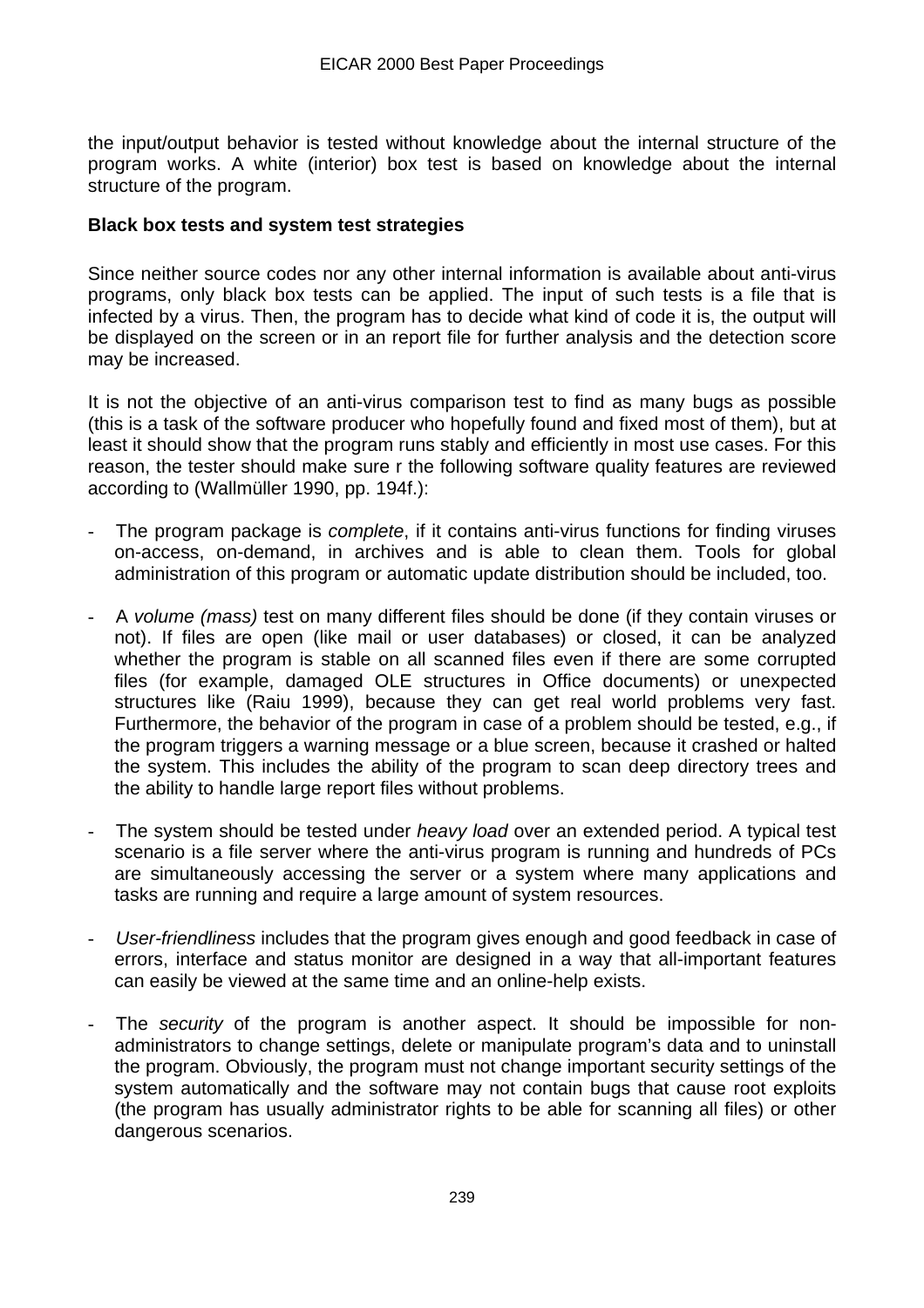- The program's *efficiency* is given, if response times are acceptable under usual and higher than usual workload.
- It has to be tested, if the program can be *adapted* to user requirements in different use cases. This includes all tasks to be performed if viruses or other malware were found.
- The anti-virus program has to be *compatible* with other versions of itself, the operating system and application programs. This includes the report file format and the signature data files that have to be supported by all versions, the documentation of updates and information policy. If something is not compatible (like new signatures and an old engine version or old signatures with a new engine), it should clearly be documented and an error message has to be displayed in such a case.
- The *documentation* of the program should be complete, describing all-important facts and be easy to understand. If the documentation is online available online or on CD-ROM, at least the (de-)installation and all emergency situations should be available in a printed version, because the online documentation cannot be read in such cases.
- The software package should include a *service level agreement* including all regulations regarding hotline support, updates, upgrades and online services. If the support shall be tested, it is important to call the hotline anonymous and write e-mail from a special account. Questions could be according special viruses, functions, settings etc., however, the difficulty should be the same for all producers according a special question. Another idea is, to send a fresh replicated sample from a new or unknown virus to the vendors (using quarantine functions or automatic sample sending features) and let it analyze by them. The response time and the quality (Does it function on all samples? Is the disinfection routine correct?) could be tested here.
- Does the *installation* and *deinstallation* routine of the program uses an assistant or other functions to make the life easier, does it require a reboot or can the software be used without it. A deinstallation should remove all shell extensions (the context menu that will be opened by a right-mouse click in the explorer and other programs), all files and added or changed registry keys.

#### **Bugs in operating systems - the program is not always wrong**

The operating system or device drivers cause some larger problems. In particular, if DOS programs are tested in DOS boxes of Windows environments, timing or file find-/open- /close problems might cause unexpected crashes or other non-deterministic behavior (Brunnstein & others 1999). Because of this, the programs have to be tested only in the environments for which they have been written. Furthermore, minor release changes of the operating system are relevant for programmers. Therefore, programs often include many CASE instructions for all existing different versions. The same is necessary due to files formats. For example, even minor changes from Office '97 to 2000 cause much trouble, because these changes hinder the correct disinfections. Therefore, anti-virus programs have to be changed even if there are no new viruses.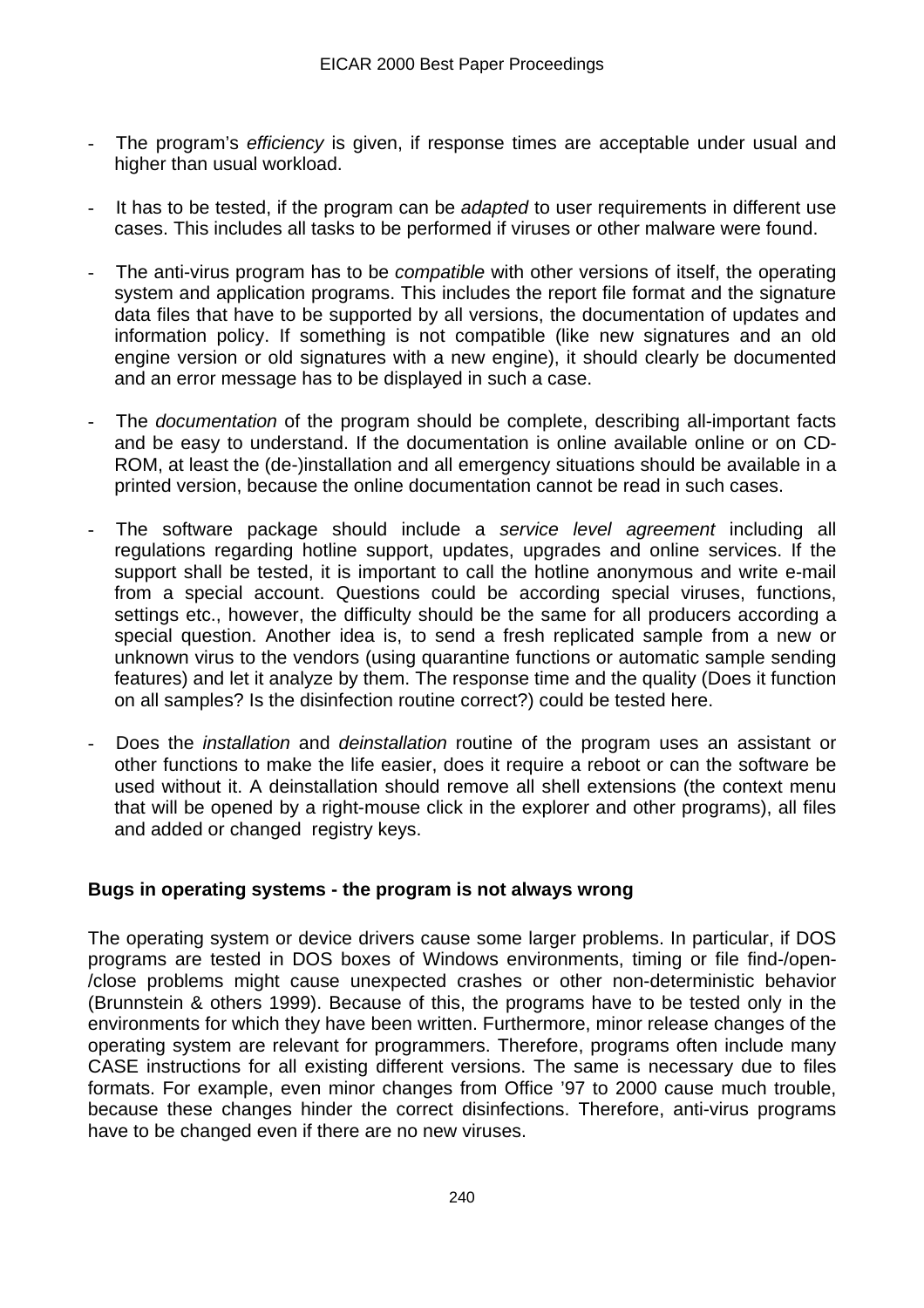## **Virus-Related Tests**

Anti-virus programs are available for many different operating systems and hardware platforms. A relevant index number for the comparison of their behavior in different environments is the detection score, even if most parts of the programs are only compiled using other compilers and many instances of #defines's in C/C++. However, this is possible in 32 bit platforms like Windows NT or Linux only. 16 bit platforms like DOS (without an 32 bit extender) usually have a different and/or older engine and other results, but finally they should nearly reach the detection score of their 32 bit companions, including macro viruses. For the end-user review, it should be sufficient to use the 32 bit platform products only.

#### **Test of on-demand scanners**

Today, DOS scanners can only be found on emergency boot disks or as undocumented parts of the program package. They are important in case of emergency scenarios, which will be described later. Their usage is similar to the Windows command line scanners of the program, but the handling is different from the GUI versions, of course, because the GUI versions usually cannot be started with command line parameters. They have to be configured using INI files or options that can be chosen in the GUI. If the tester can only review one version, it should be the Windows version and not the DOS one, because the end-user would usually use the Windows-based engine only.

It should be noted that some scanners are able to scan into all types of files according to their extension. Unfortunately, if the collection contains renamed files as suggested - to hinder execution by accident - some programs do not use heuristic analyses to scan for unknown viruses in such files. For this, the files have to be renamed to executable extensions. After the test, they could be renamed to the original names. Options like scan archived files should be activated - some scanners will need it to scan into PPT files, because of the complex structure.

Only a report file should be used to get the final detection score for the program in different test-sets. It is a problem if the program displays wrong data on the screen, because it has scanned more files than the tester wishes such as repeated scans of the MBR, boot sector, and root directory of drive C. Another example is, if the program has more to display than just the number of infected files, such as the number of possibly infected files or errors. The next example is, if the program crashes on large databases, the tester does not need to summarize the scores all different directories, but an automatic script parsing the log files can do this automatically and more exactly. Such scripts are not easy to write, because all scanners use a different format for writing data to the log files. For example, most scanners use one line for one file, but others use much more lines for exactly the same data. An other group of software uses different schemes of counting viruses. For example, a program that uses two virus-detection engines may count every virus twice if both engines have found a virus or a program may count every virus signature found as a virus even if it has been found it in the same file. Another problem occurs in files that can contain another objects, like packed files (ARJ, ZIP) and OLE/COM files. Some scanners only count the archives, but not the objects or files in the archives, other count only the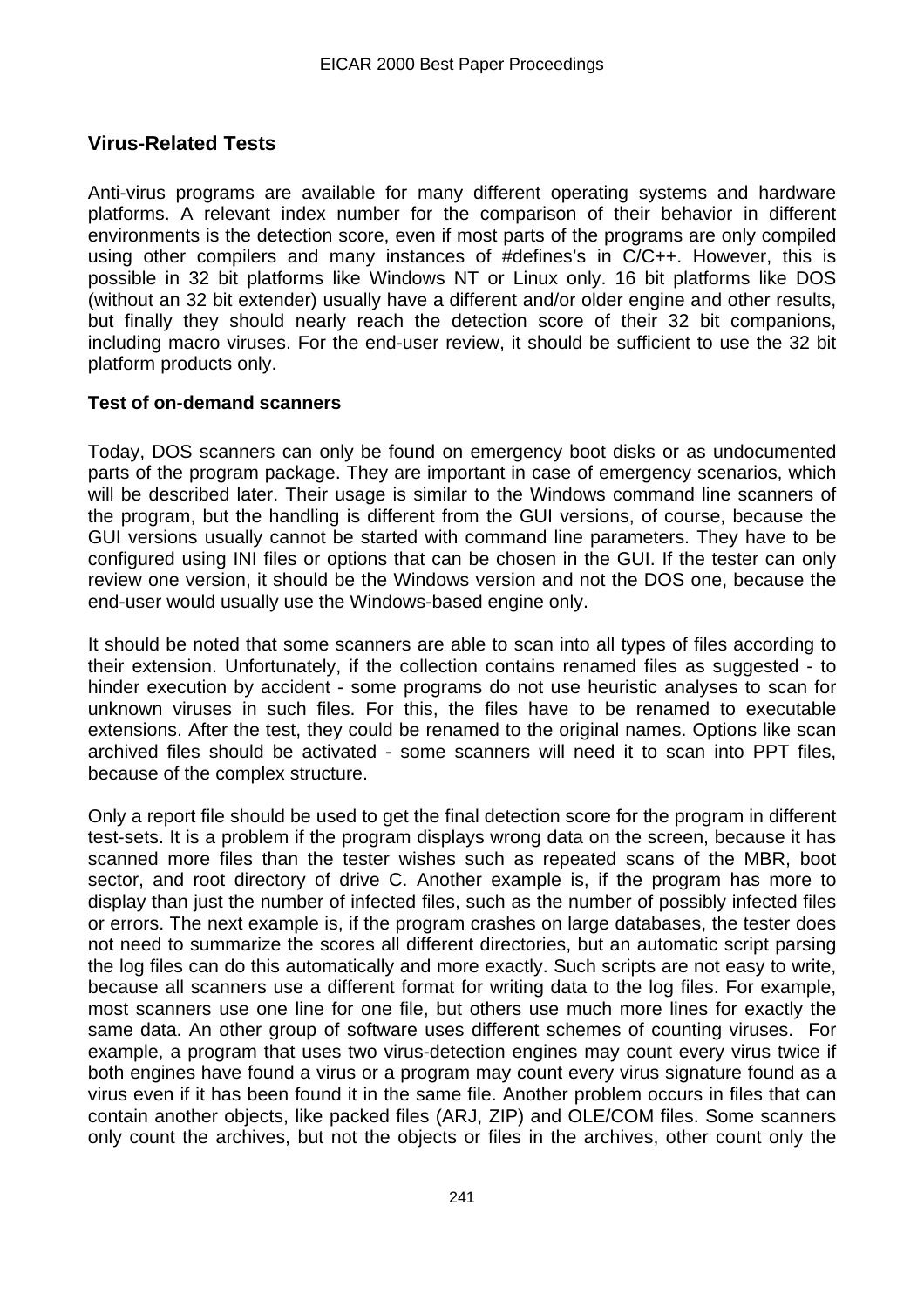objects, but not the archived files etc. In all of these cases, the report file is very important to get the correct detection score.

Some programs still cheat to get higher scores in the tests using "features" some companies have documented which others do not have. Usually after some ten or hundred (different) infected files, the scanner will increase the heuristics or adjust the detection by switching the engine in a more paranoid mode. They are described as features to detect more viruses on a heavily infected system - a system that would not be found in the real world, because no system can be infected by so many viruses. More likely it has been established that some testers use the wrong options or settings (Klotz 1997). However, the tester can use a strong weapon against this if all false positives are copied into special directories of the virus collections (Brunnstein & others 1999) or directly to the viral directories using special file names, and automatic scripts processing the report files filter them out. The program has to scan for both types of files and if it cheats, the detection score and the false positive score will be increased together and finally the program will loose some points.

The only category of viruses causing trouble in on-demand scanning is boot viruses. To test anti-virus programs, tools like SimBoot (Gryaznov 1994) - which usually run under plain DOS only - can be used or all image files in the test set can be written back to disc and the scanner can scan one after another. Neither variation is satisfying, because no real viruses are used for this, and the performance measurement of an antivirus product on simulated viruses is not a reliable measurement of the product's real ability. For example, most anti-virus programs are too intelligent for this, so they do not search for a boot virus on a 3,5" disc that can only infect 5,25" discs, they are unable to use the simulated disc, or they are searching for further information about the infection and not just the boot sector. Anti-virus programmers know about that problem and most of them have implemented algorithms to scan for boot viruses in image files. However, this ability does not reflect the ability of the product to detect real viruses. Some require a special extension; others have to be started with special options. Therefore, the tester has to look carefully at the results and if they are too low the programmers should be contacted about how to proceed.

All other categories can be scanned easily part by part. Mostly, crashes are the only problem. They occur after a special directory size is reached, a large number of files are scanned, the size of the report file grows too large, or a special virus that cannot be analyzed further is scanned, or simply "randomly". After such a crash, the scanner has to be restarted at the last directory scanned. For this situation, it is important that a new report file is used so the old one cannot be overwritten anymore. After the test, there is the need to check all scanners, if they really scanned all files and if not, they have to be restarted on some directories. Automatic scripts could do much to help solve this problem to get the path and names of the unscanned files, too.

#### **On-access guard tests**

Windows guards are mostly written as VXD files. Such virtual device drivers can only use two methods to communicate with the user after a virus is found or a problem occurred: they could display a "blue screen" or they could use a 16-bit window. If they use the first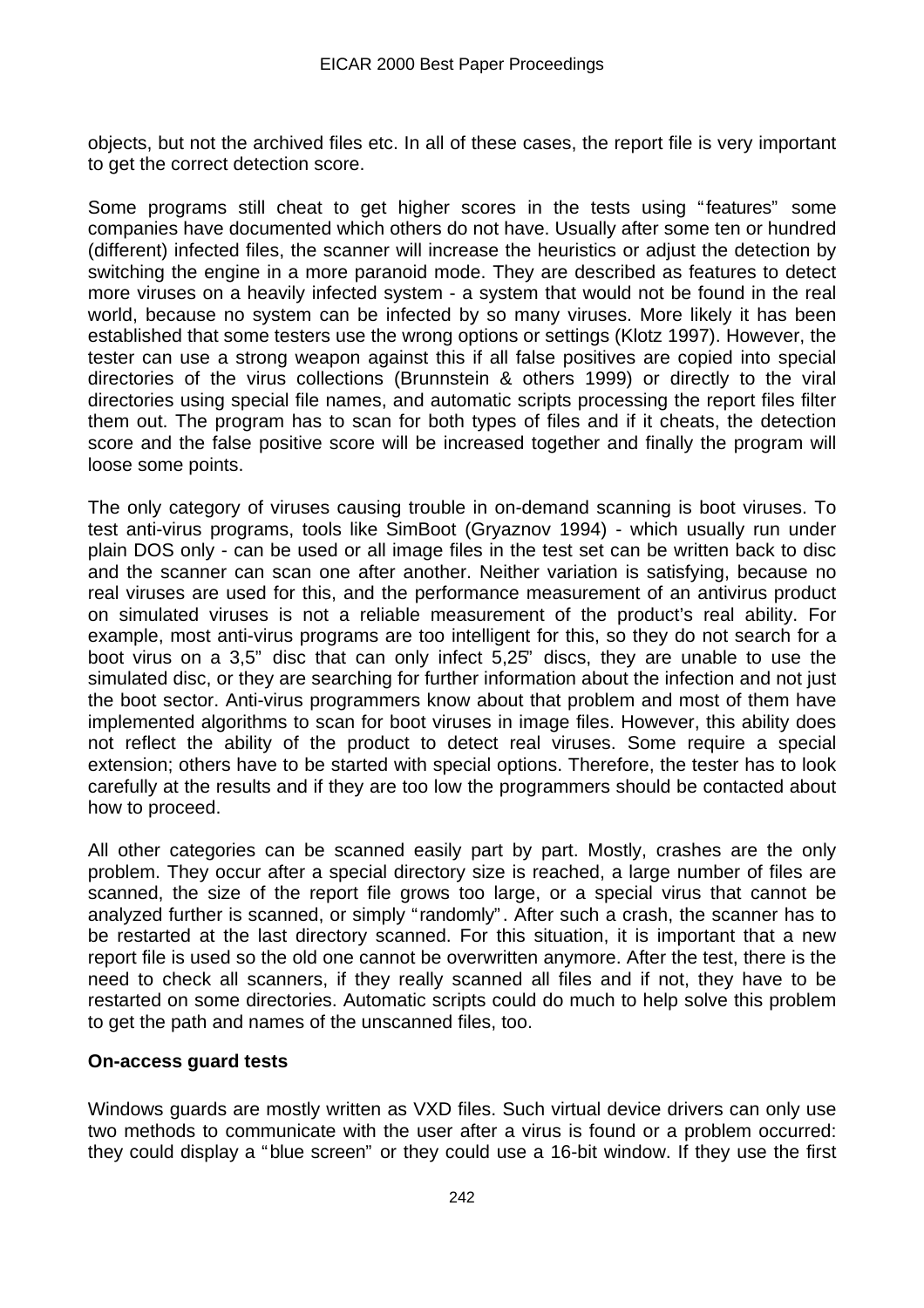method, all other tasks are blocked and they can ask the user in text mode what should be done. Unfortunately some graphic cards have problems with such switching from graphics to text mode and back. The other possibility is to display a 16-bit window that prompts the user for how to proceed but all other tasks are still running and the guard has to block the action (e.g. file access) first. After this, it asks if this was OK and what to do now. Neither method is not satisfying, but no other methods are known that could help solve this userprompt-for-action problem.

Boot viruses are problematic to test. Only discs with a real infection should be used for this and it is very important that they are write-protected so that they cannot be overwritten by the disinfection routine of the guard. The same write-protection applies to Windows, because it automatically overwrites some bytes during the start of the boot sector every time a new disc is read without write-protection and until now it is not clear why this is done. Some programs have to be re-configured for this test, because they do not scan for boot viruses. The reason is that while reading or writing to the boot sector of the disc, the virus cannot become active. This only happens while booting from an infected disc or by a boot virus dropper. Other programs report the infection without problems; some only scan for viruses on a disc while restarting a PC. Therefore, the tester should ensure that the test is performed the right way and the different philosophies should be noted in the test report.

Other types of viruses are much easier to test with an on-access scanner installed. They can simply be re-configured to delete detected viruses automatically while reading and then the tester reads all files at one time. This can be done, for example, using "copy \*.\* nul" or "xcopy \*.\* nul /s" and to answer the appearing question with "file". After this, only the viruses the program did not find are left over. Another suggestion is to use an option like "report only" while copying the files and to process the report file after it. Some onaccess scanners cannot be configured to process the files found automatically, so a user has to answer the questions or an automatic system like in (Helinius 1998) has to be used. Unfortunately, some scanners are not programmed well and they have timing problems between their VXD and their display part. After a number of files or some time they loose their protection - they still prompt the user for action, but they let the virus pass in each case (Marx & Günther 1999). Of course, all these tests have to be prepared first, i.e., all viruses to be tested should be copied from the network drive first to the local hard disc.

After testing to determine if the scanner is able to detect a virus in those files, it should be tested to determine whether it is able to prevent its execution, too. For this testing, it is better to only use files that on-access scanners are able to find in the test copy, because if the scanner is unable to find the virus, it will infect the system and the machine has to be reinstalled using DriveImage or Ghost which will cost some unnecessary time. Each virus category should be tested to determine if they prevent the execution of a DOS- or Windows based virus, on saving an infected attachment, or during a download. For macro viruses, it should also be tested, if the on-access scanner is able to prevent the opening of an infected document, like from the start in the Explorer or by File | Open. In case, the user wishes to prevent the opening, Office programs try to open it up to three times and some scanners warn the user three times instead of ignoring the other attempts and still block them - the user only gets confused by this and a good anti-virus program should be able to display the message only one time.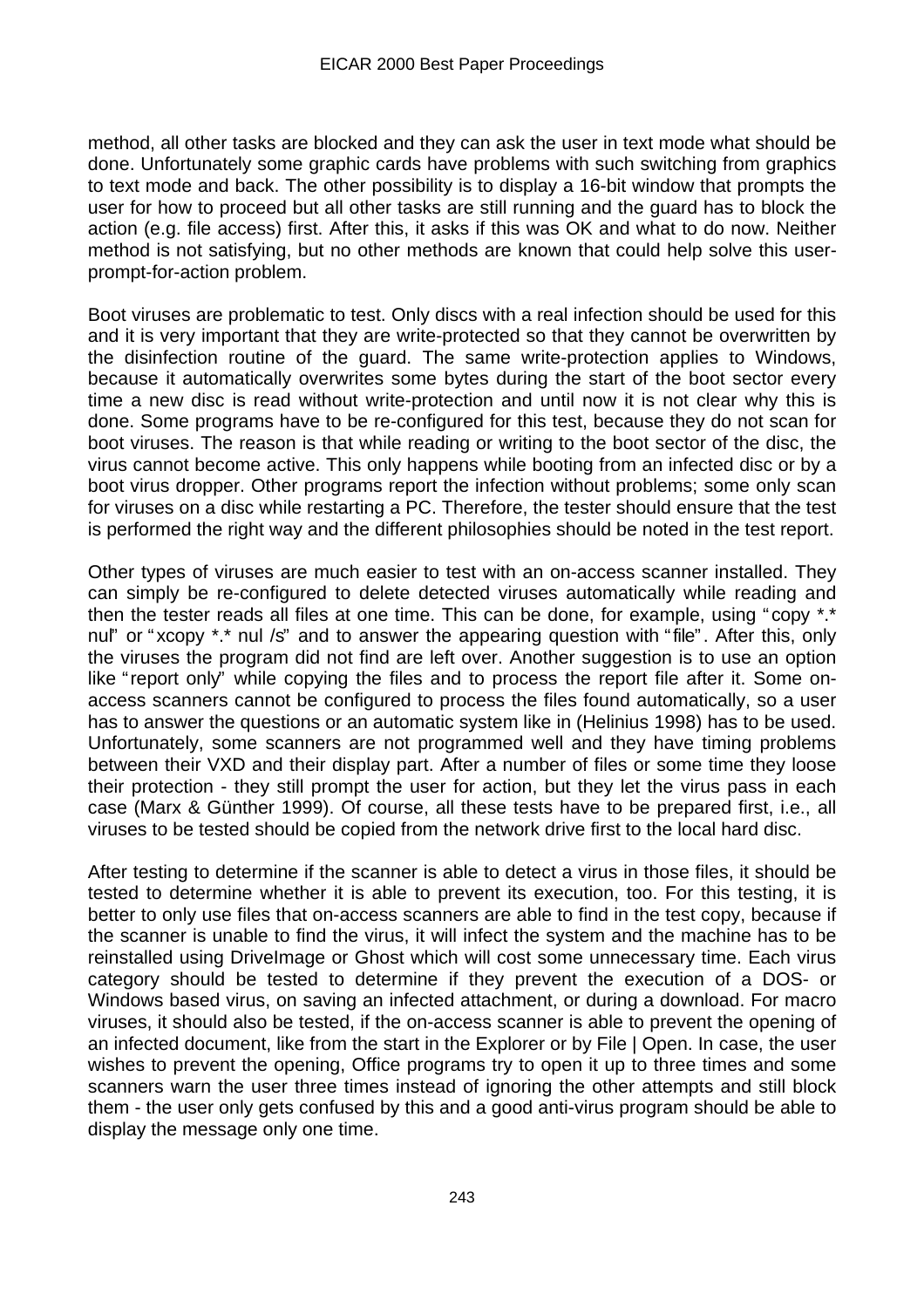A particular type of on-access scanners is also used for mail- and file-servers. They are able to scan inside archive files like ZIP, but in the case of on-access scanners for clients, it is an unnecessary feature, because such a virus cannot become active. But, of course, an on-access scanner has to be able to detect viruses in runtime-compressed files, and therefore, this should be tested. The problem is that most programs are unable to do it and the system becomes infected and has to be restored. Such files can be tested using the copy method, too. An additional test could be made for shared network resources - using a machine with infected files and an installed guard and a machine without a guard. Now the machine without the guard should not be able to access the infected files. Unfortunately, some scanners do not hinder this action.

Some anti-virus programs contain an additional behavior blocker that should prevent the execution of malicious code or the damage that could be caused by them (for example, overwrite system sectors or delete important files). Some of them have a teach mode where they learn what usual programs do and what they do not do. After this, they prevent actions that are against the learned rules and prompt the user about what should be done. There are no good test strategies known for this, because most of these projects are not supported anymore or they are simply not behavior blockers by definition. Other companies have integrated the on-access guard with the behavior blocker, so that it cannot be tested separately.

#### **Test of disinfection**

The function to clean infected files was implemented as an emergency solution a long time ago and is still maintained, because users keep asking for this feature, in spite of the fact that the best solution would be to restore the files from backups. Unfortunately, macro viruses have changed this, because the need for a disinfection routine has been multiplied - most of the time only outdated backups of such files exists and they contains user data and a virus at the same time. Some programs still rely on the backup/restore strategy instead of cleaning file viruses, because it is always dangerous to restore a file if the original state of it is unknown. In addition, the virus may have destroyed the victim. However, for emergencies like the W95/CIH, disease killers are available separately, but are not included in the main product.

It is very time consuming and not a good idea to test the disinfection of boot viruses, because many replicated discs (or backup images) are needed for this procedure and after the disinfection, the tester has to examine the floppy disc to determine if it is completely readable. However, real hard drive infections are much harder to test, because the system has to be infected for this, so this will be discussed later.

It is hard to decide whether a file is cleaned correctly or not. Mostly because the file is not in the same state as before the infection, other strategies must be applied according to the type of file. The files that are in the original form can be separated together with those that could not be cleaned.

For file viruses, the cleaned files should be checked to ensure they still run correctly. However, the tester usually only has infected goat files and these run correctly after the test, because they do nothing or only print a text message and exit to DOS. Therefore, it is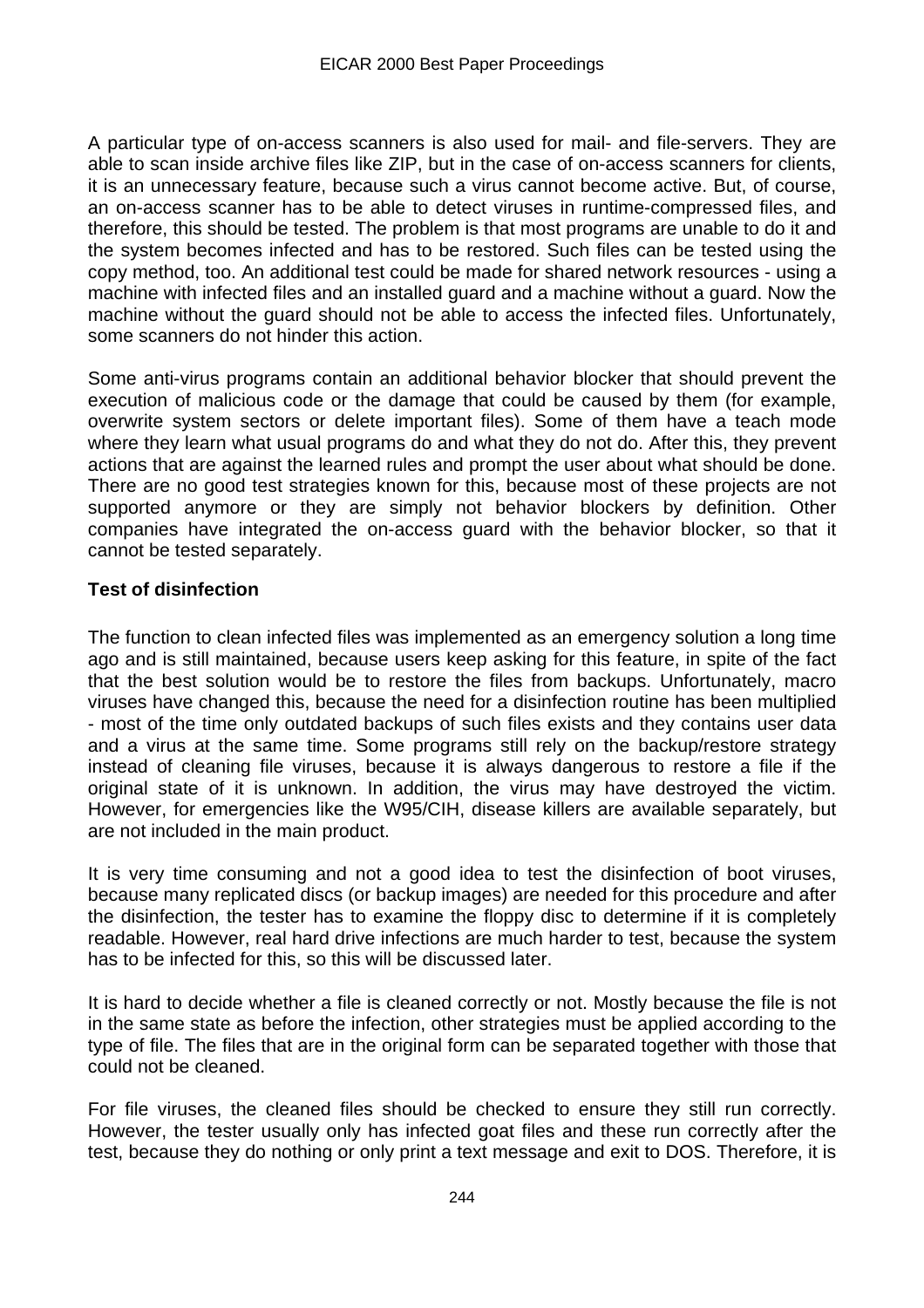a better idea to determine the difference between the original, uninfected file and the cleaned file. In some cases, reasons for a program's inability to restore the original state can be deduced. For example, some viruses do not save the complete header of the file or its exact length. But such hypotheses require a lot of knowledge on the part of the tester about the different file structures and viral behavior, so the execution test is easier to apply. It should be noted that a single bit change is enough to prevent execution or the program may still run but it crashes in an unexpected situation. This could be a problem if the cleaned file is a complex program, because there is always the chance, that cleaning mistakes might occur which were not detected.

Another point is, that some ITW viruses do not run under Windows and cannot be cleaned under Windows, this includes DIR-II and other directory viruses, which manipulates FAT directory entries and do not change the host file at all. Most of them runs under MS-DOS 5.0 only. These viruses have to be excluded from a disinfection test, too, even if some scanners are able to repair them. However, it cannot be tested without major problems.

Another idea is to only use some viruses from which it is known that the original state of the file can be restored, like Cascade or No\_Frills.1358 (COM); Delwin (EXE); Tremor and One Half (COM/EXE); W95/CIH and W95/Marburg (PE-EXE). Only those programs that are able to restore infected files *completely* get the points, although some of the above viruses are not easy to disinfect. Examples are One\_Half or W95/CIH, which writes parts from their viral code all over the file. However, such cases should not be a problem for a good anti-virus program and it is hard to see why some scanners are still unable to remove such viruses correctly, i.e., leaving no viral parts in the file. Additionally, a test should be made about how the scanner handles runtime-compressed files and double-infected files. A good scanner has to find the double infection while cleaning the file of the first virus and should be able to remove all viruses in the file recursively.

A special situation is the cleaning of an infected Trojan horse. The scanner should be able to clean the virus from the Trojan horse and in the second step, the Trojan horse has to be *deleted*, because such kind of malware cannot be disinfected. It should be noted that there are some backdoors like BackOrifice 2000 (the original distribution) that are not disinfected properly when infected with such things as the W95/CIH virus and after being disinfected, some scanners were unable to find the backdoor anymore.

The tests on disinfecting macro viruses are really hard, because there is no exact solution to decide if a scanner has cleaned the file correctly or not. Office '97 and 2000 files are especially complex to parse and to clean correctly. Therefore, the tester can only have a short look if the file can be opened after cleaning without errors. In the case of user macros, the macro virus warning should be displayed by Word or Excel (if it was not disabled). If there were only viral macros in the file, the macro warning must not appear. The tester should look to see if the file can be modified by inserting pictures and texts and if the file can be saved and printed (to a file only, to save paper). If all of these tests are successful, the tester should look to see whether the file is still able to handle user macros and if those macros run correctly. For this, a short MessageBox function test should be suitable, but some scanners remove the macro part so badly that is impossible to use word macros any longer. Existing user macros should still be complete in all streams and executable. If all of these tests are successful, it is very likely that the files were cleaned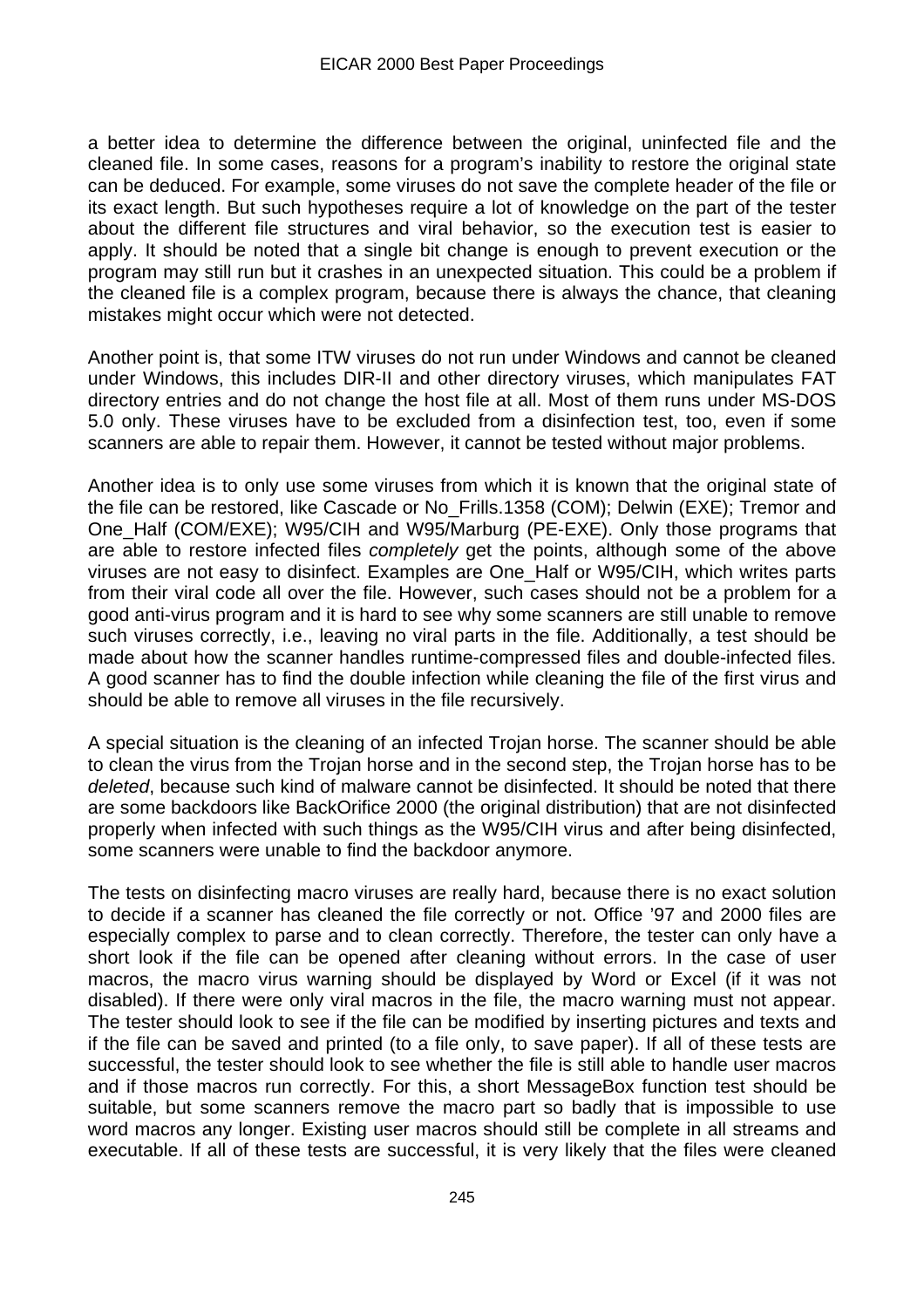correctly, but unfortunately, there is still the chance that the files have some leaks in their internal structure and will crash on later modifications. Such tests should be done not only for Word, but for Excel (including excel formula) and PowerPoint on more than just one file and virus.

#### **Memory detection tests**

It is very time-consuming to test the memory detection of viruses, because the system has to be infected for this, whether it is a boot or file virus. While testing boot viruses, often the emergency disc is needed, because Windows does not run correctly or only starts in " safe mode". Other viruses cause no problems, but it depends on the computer, the version of Windows and the virus itself. For example, AntiEXE.A or Parity\_Boot.B run well under Windows '9x, but viruses like Ping Pong do not, because they only run on old 8086/8088 systems. However, it is quite tricky to test these viruses, because some Windows-based anti-virus programs are not able to disinfect the virus while it is in memory and some are unable to find it, others do not run and/or display the correct message instructing the user to start the system from the emergency disc. This procedure requires significant time, because after each test, the original state has to be recovered again using tools like DriveImage or Ghost.

Some file viruses like W95/CIH are known to infect systems without a problem, but it should be kept in mind that not all viruses go memory resident, like W95/Marburg, which is a direct file infector. In fact, an anti-virus program that is unable to find a memory infection will actually help the virus to spread further by simply scanning the files on the hard disc or network drives. The anti-virus programs vary quite a lot in this point. Some are able to disinfect the virus in memory, but do not display a notice about it. Others only display a message that the program was modified and should be installed again. However, the last suggestion does not help the user, because the files will be infected again and again. Some programs are unable to find such viruses in memory and use a quite interesting trick to disinfect files. If they are unable to detect the virus in memory, they clean the files, a virus like W95/CIH will infect it again, the program would search for a virus in the file and they will clean it again and again - and the program will hang in an endless loop. Because of this, some programs uses a trick, whereby they do not clean the file completely, but they leave the infection marker of the virus intact and so the virus will not infect the file again. After a reboot, the system is clean and virus-free. It should be noted that whenever a memory infection has been found and the program is unable to disinfect this one in memory, a message should be displayed instructing the user to boot from the emergency boot discs and what should be done to get the system disinfected completely.

#### **Boot-up-scanners and emergency boot discs**

The last chance to scan, modify or clean a system without problems - or trigger functions of windows-based viruses like W95/CIH - occurs before Windows '9x gets control. For this situation, some companies have written boot-up-scanners, most of them are started in the AUTOEXEC.BAT file. They scan the memory, the system areas like all boot sectors or MBRs, and some files needed in order to start Windows correctly. For example, the root directory including command.com and some files from the Windows directory are scanned before Windows 9X gets control of the system. Unfortunately, most of the products do not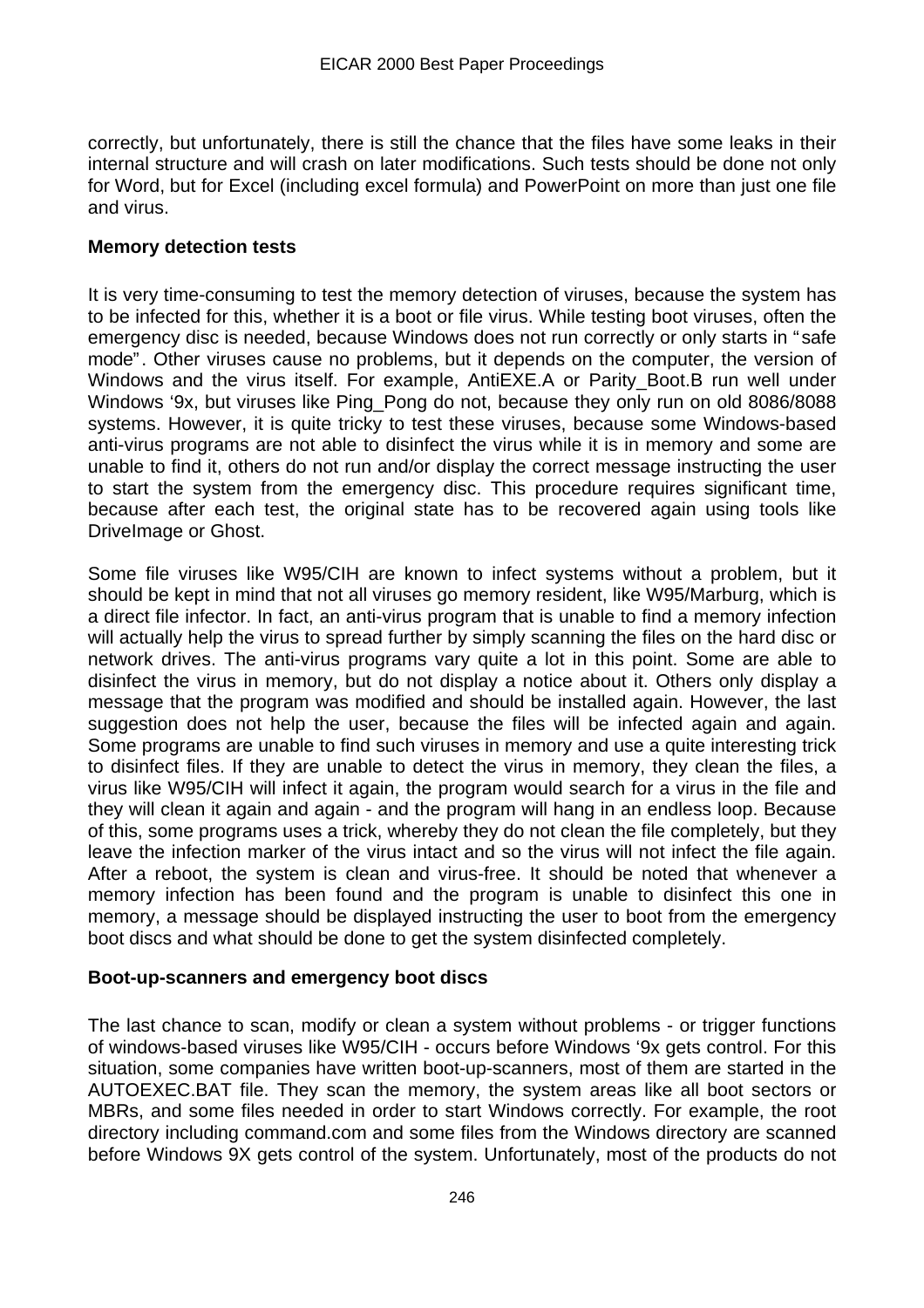find Windows-based viruses, because they do not scan a single PE-EXE file, like calc.exe or sol.exe. But it would be a great chance to detect them at this point, because the virus is not active at this time and the boot-up-scanner could prevent further infections. The program could scan the Office global macro directories to hinder infection by a macro virus, but this is not necessary because it requires too much time at this point (and it is more likely that a user will switch this protection off) and the memory-resident guard will prevent infection by such a virus. It is a good idea for the boot-up-scanner to not only work with the known virus signatures but to creates checksums over the system parts. In emergency situations they could be restored - from the hard or floppy disc. All these things can be tested and should be documented.

Usually one ore more boot discs can be found in the anti-virus package from which the system could be repaired after a virus outbreak. Some of the products want the CD to start programs from there, others only need the floppy discs that have to be inserted one after each other. Some programs can be started directly while booting from the CD, but most of the time, the CD (or the discs) are not up-to-date and the virus that harms the system may not be found or can be found by heuristics only. However, most of the time, there is no problem because most ITW viruses are old, except for macro viruses. Such boot discs should be checked if they exist in the package or the user has to create them. The boot discs need to be checked to determine if they work correctly, for example if they are bootable (some are not) and if they contain a scanner (some are bootable only, no more). The problem is, that every company has to pay license fees for using DOS, so some of them have written their own DOS versions in past, but a Linux boot disc containing a Linux virus scanner could be used, too. In this case, the disc content cannot be viewed under DOS, because of a different file system (ext2). However, they still run correctly and can be tested. Another problem is the data integrity of the disc - some are really old. Using the boot disc, the tester should look to see if it is able to find a sample infection by ITW viruses and if they can be cleaned. However, in order to make the program still fit on a floppy disc, some companies leave parts of their signatures off and/or compress them. As a result, the scanner on the rescue disc is unable to find macro viruses. Of course, such limitations should be noted in an exact test, but most of the time, it is enough to write down which philosophies the boot disc follows and whether this is acceptable or not. It should be noted, that if a user creates his own rescue disc, a virus could have already infected the system and could be in memory and so the rescue disc could also be infected. Such discs would be useless. It is a better solution for the vendor supplies it's own, write-protected rescue disc set for this reason - at least the floppy disc (or bootable CD-ROM) to start the system. New Windows '9x CDs have the feature enabled, to start from them, too.

#### **Test for compressed and archived files**

It is rather easy to test the ability of the on-demand scanner to scan inside runtimecompressed and archived files if they are prepared, because they have simply to be scanned. After this, the tester is able to reveal the types of runtime-compressed files the program is able to scan and the types of archives that can be processed. For the recursive scan test, it should be noted, that if a program is, for example, only able to scan inside ZIP files, but not inside ARJ files. It can scan ZIP  $\rightarrow$  ZIP, but not ARJ  $\rightarrow$  ZIP and it can finally process archives recursively, which it has been shown because it was able to scan ZIP files recursively, however it does not know what to do with ARJ archives and the second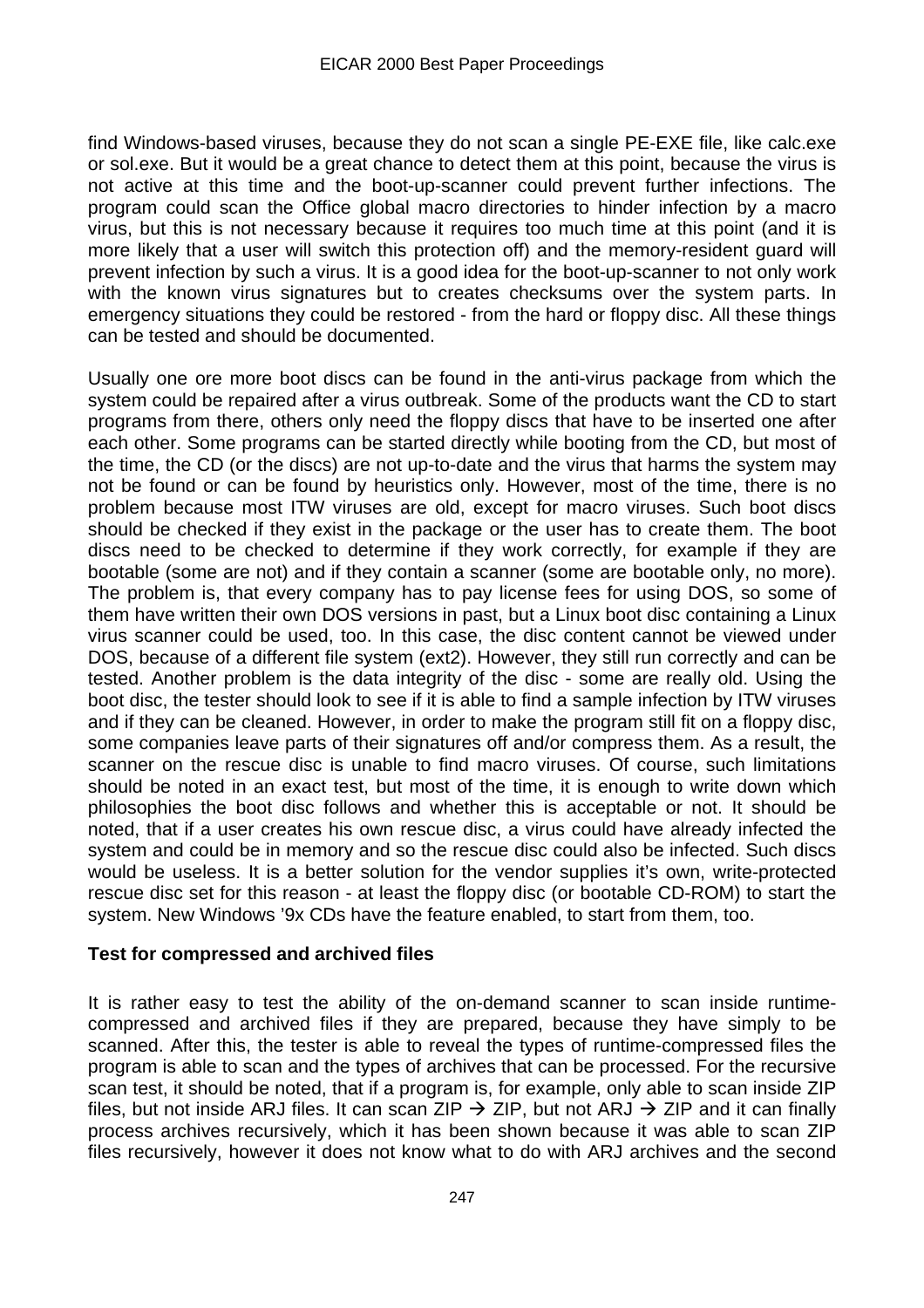test has failed. Another test could show if the program is able to clean infected files in their archives or not - maybe recursively, too. Password protected archives cannot be processed in real-time, even if some passwords are easy to restore. Therefore, no scanner would be able to scan inside or clean such files without a list of often used passwords or backdoor-keys.

#### **Macro virus related tests**

It is easy to test some of the abilities a good scanner has while scanning in OLE files. For this type of testing, the created test files (see part I) should be used to demonstrate it's ability to perform scanning in special cases or not - the results can be found in the report file or on screen. This includes the ability for the scanner to scan inside embedded subdocuments and native RTF files and it's ability to clean them correctly (see disinfection tests for macro viruses). A second study should include testing to determine if the program is able to leave the user macros for Office '95 and '97 files intact while cleaning and if the scanner is able to find viruses in encrypted files. It should be able to disinfect Office '95 files with or without removing the password protection. In the case of Office '97, the scanner should not try to disinfect the files - complex documents cannot be opened after such attempts in many cases. A program should inform the user about it's unsuccessful disinfection attempt and substitute the viral macros with a message stating that a complete cleaning was not possible and informing the user that the now harmless macros have to be removed . In the Office 2000 tests, the scanner has to show that it is able to deal with these files (see preparing the test files for macro viruses section).

#### **Time, hard disc and memory requirement tests**

The *performance* of anti-virus programs depends on the accuracy of virus detection and disinfection. If it only determines the possibility of a virus infection much less time is required than for an exact variant detection in most cases. The same applies to archives some programs scan archives, others skip them because they are unable to unpack the archive and scan inside it. Such files can be found in most Windows installations, because the Java class archives are simply (in old versions renamed) ZIP files. It is not a good idea to test the scanner speed using the Windows and the Program Files directory, because the size of it will be different in every installed anti-virus product. First, some scanners copy VXDs and DLLs to the Windows directory and second, most scanners will be installed in the Program Files directory. In this case, it could be a good idea to use the false positive (e.g. non-viral) testset (that should contain usual Windows programs and DLLs) to test the scan speed and get comparable results - for both normal and archived files in separated tests. This has to be done separately from the other scan speed test. It is useless to test the speed of disinfection time of a program, because some are very accurate and look to determine whether the program is damaged and perform some tests, but others only try to heal them without any knowledge about the consequences. It should be noted that a program that needs more time on scanning or disinfection could be the better one in many cases, but this is not always true. Therefore, this is not an indicator of the quality of the program.

The *hard disc requirements* are easy to test. For this, the free hard disc space before and after the installation should be taken and compared. It is not a good idea, to test only the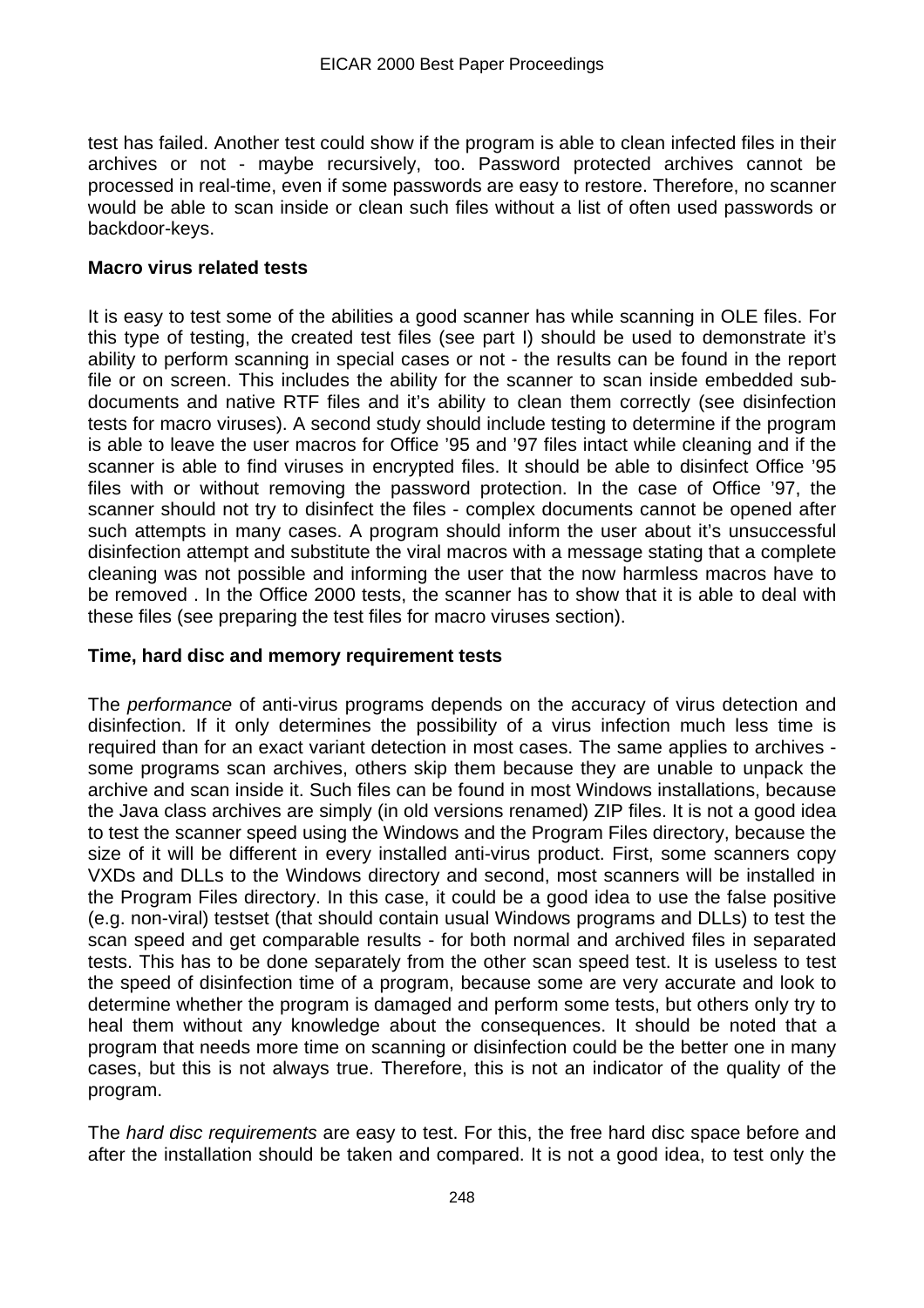directory size of the installation directory, because shared DLLs and VXDs from the program will be found in the Windows directory, too (see above). Only the swap file causes a problem - it should be moved to an other drive or deactivated (if possible), because the size changes regularly and will be different after every reboot.

The next problem is to test the *memory requirements* of the virus guard, because Windows is only equipped with inexact tools to determine this. After every reboot, different free memory sizes are shown. Additionally, not only the memory a program requires is important, but also the resources the program actually holds are relevant. Therefore, it makes sense to test using an older computer with Windows '9x running slowly (like an 386 or 486) and low memory (8 or 12 MB RAM). After installing the guard (it has to scan all files at open) and performing a reboot, the tester should look to determine the amount of time that is needed for copying all files on the disc, to a network drive, or simply to NUL, because in this case memory requirements and system resources can be tested together. The actual slow-down caused by the on-access scanner is disclosed and can be compared with other programs. It should be noted, that the Windows swap file can cause a problem, because xcopy will stop if it cannot read a file - like in this case. A solution could be, to create the swap file on an other drive. Deactivation causes only a blue screen, because there is not enough memory available in the test system.

#### **Other tests**

It should be impossible for an unprivileged user or a malware program to *deactivate* or *uninstall* the anti-virus program without notice to the administrator. Therefore, the tester should delete as many of the files in the installation directory of the anti-virus program and the Windows\System directory, where often anti-virus databases or VXDs can be found. Normally, it should be impossible to do this, such as when the files are opened or locked. If files can be deleted, the program should notice that some parts of them are missing after a reboot and it should display an error message describing the problem and what could be done to correct it. Often, only error messages with confusing numbers or wrong error messages are displayed, which do not help the user in any way. Another test can be done to registry entries, to determine if they are removed and to see what error messages are displayed in these cases. It should be noted that usually many registry settings in different locations can be found for each program.

A good program should perform *a test of itself* and the virus database, so that the tester is able to analyze what happened. The tester can manipulate the program or the virus database by overwriting slack areas in the program or by overwriting more than just some bytes in the database with random values. In both cases, the program has to display an error message and should terminate.

After cleaning macro virus infections, the program should warn the user about the possibility that the *macro virus protection* was switched off by the virus (FitzGerald 1999). The program should be able to restore the original settings if the user want this since he would not notice it until the next infection.

A good anti-virus program has to warn the user if it's getting too old. So the tester should start the program with the PC's date set to a future date, like one year in future and check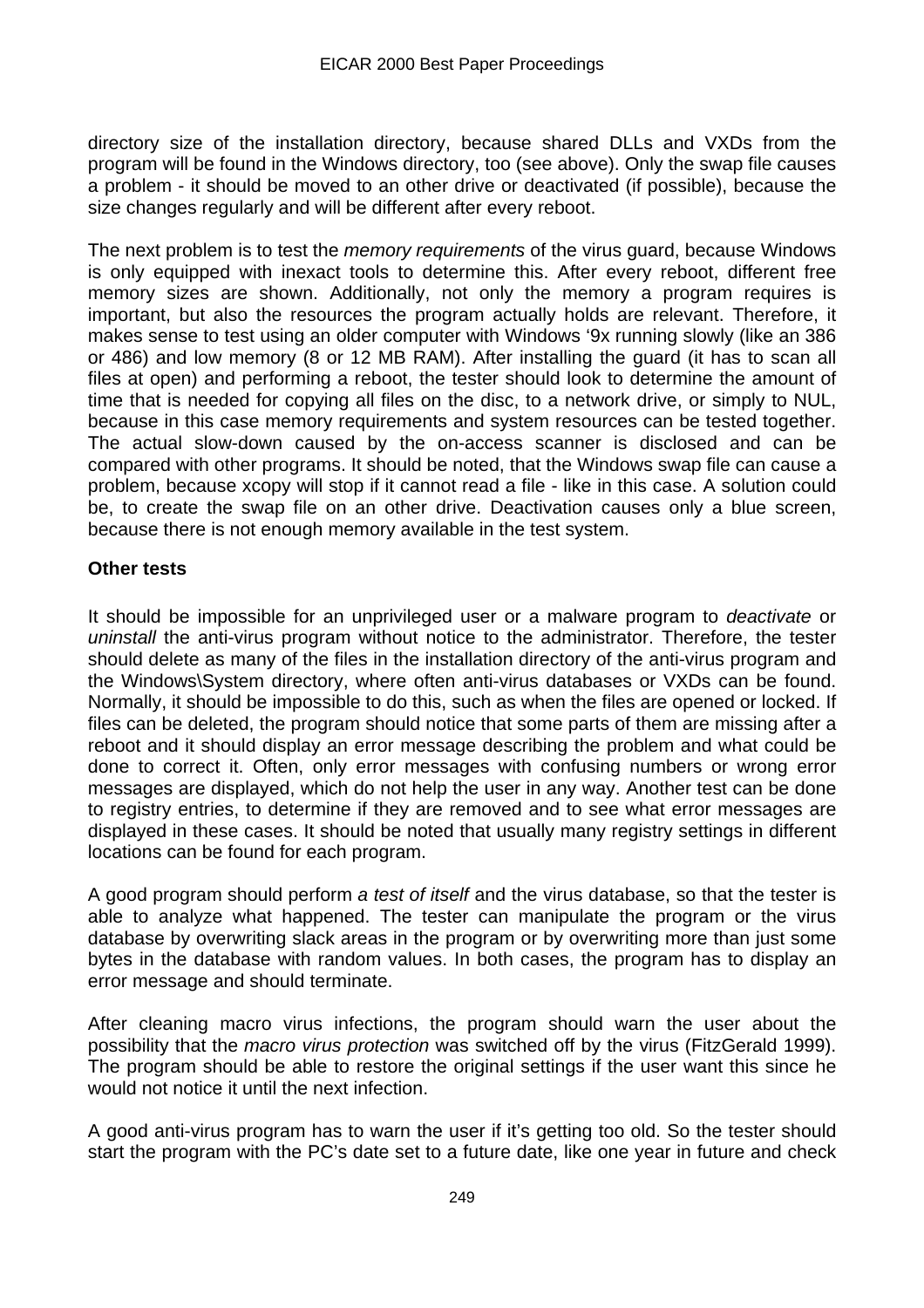to see if the program displays a message stating that the program and/or the signature base is too old to run and should be *updated* immediately. It should be noted that those dates could cause interactions with backup programs or the network with switched-on time synchronization.

## **Part III - Documenting and Editing the Test Results**

After finishing all of the tests and evaluation parts, the tester will have collected a lot of information about the results of the anti-virus programs. Now it is time to compress the information and write concluding reviews about the programs. Furthermore, the reviews have to be edited according to the different kinds of audiences of the review.

## **Getting the Final Results**

A final result table of every program including the detection scores, successful repair attempts and all of the yes/no criteria should be prepared. Usually it is too big to be published in a magazine in its entirety, but it should be available, maybe on the magazine CD or online in the Intra- or Internet. It is especially important for the anti-virus companies to have access to such tables so they can see what has gone wrong and what should be improved as soon as possible. Usually, the anti-virus researchers cannot wait to get all the report files about the programs and documentation regarding the test.

To develop the final results for the different group of users, weights applicable to the different groups of users should be applied and the products should be sorted after the final result score is tabulated.

## **Writing the Final Review**

Before writing the final conclusion about a product, it should be reviewed and compared with previous tests to determine if the company has corrected formerly detected bugs and mistakes or made some improvements regarding detection. Additionally, the tester should make some screen shots of the products which gives an overall impression of the program.

The tester himself should write the article for the tester is the one who knows best what has been tested, what was good or bad, how the products vary because of different philosophies and the tester's final impression about the program. If somebody else writes such text only with the information from the final result table and some remarks by the tester, it is very likely that the text will give a bad impression about the products and wrong conclusions are drawn.

It could be a good idea, to send the producers the text and tables before publishing to let them check if all results are correctly, if sentences could be interpreted a wrong way and such things. Another idea is, to ask some people from the anti-virus companies if they want to write one or two sentences about the test or the tested product. This can be a "we are working on it" in case of problems or " we are happy about the results". For this, the companies have to know the results or at least the problems found.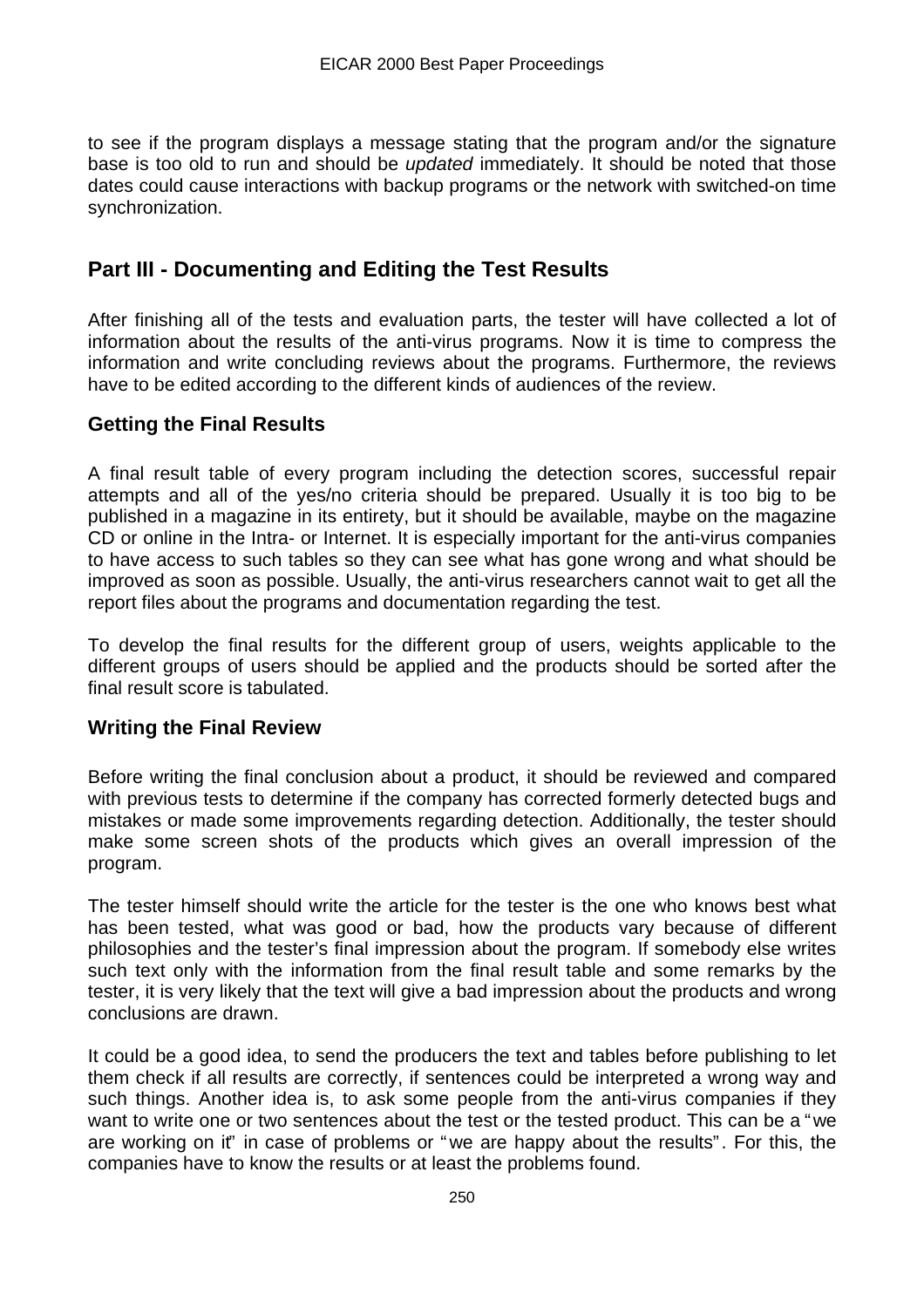Often, for example, if the page limit given by the publisher is exceeded, the article is reedited by an editor. In this case, sometimes the "new" version contains bugs after this procedure. Therefore, the tester should proof the galley carefully.

## **After Publishing the Review**

After the text has been published, contact with the anti-virus programmers should be maintained. Procedures and test strategies should be discussed with them and they often have ideas how to improve some points. However, sometimes it is like in the dark ages, the messengers of bad news are killed with the comment that the tester is the bad one, not the company. Maybe it helps if the tester sends the complete result table and the full and shortened version of the texts to the anti-virus companies.

# **Conclusion**

Although a lot of features can be tested, the programs can only show their true quality in real world scenarios. The quality of a test depends on the test environment, e.g. the virus collection or experience of the tester. It is similar to a school environment where people learn a lot and have to write exams about it. They will be tested in the real world and only this can show how much they actually learned. Regardless, anti-malware tests should help the professional or home user to determine the best program for his or her special requirements to protect the system against viruses and other malicious software. Together with backup strategies, cryptographic software and intrusion detection systems, the antimalware products should help to make the life in the networking world easier.

Unfortunately, no program exists that is the best in every category and the subjectivity of the tester really determines which program will win for a special group of users. There are too many things, like virus outbreaks or a big IT environment with some hidden surprises, which can neither be reviewed nor tested as wished. Of course, reviewing such tests as described in this paper should prevent the reader from buying completely the wrong program, the frustration, the loss of time and money experienced as result of a poor buying decision.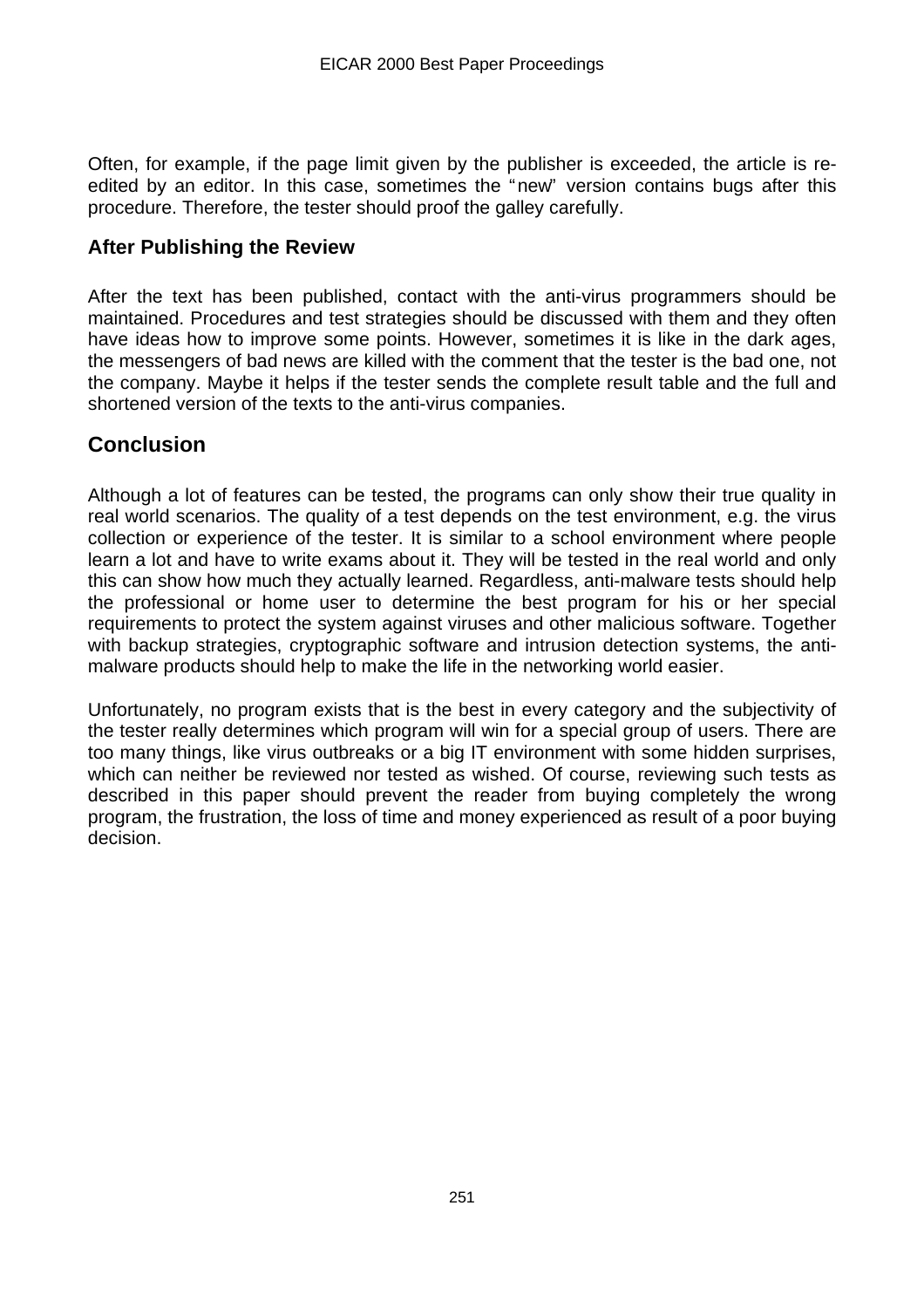Abrams, R. (1999). Giving the EICAR test file some teeth. Proceedings of the Virus

# **References**

Bulletin Conference '99, pages 275-280. Bontchev, V. (1993). Analysis and Maintenance of a Clean Virus Library. Available at: *ftp://ftp.informatik.uni-hamburg.de/pub/virus/texts/viruses/virlib.zip* Bontchev, V. (1999). The "pros" and " cons" of WordBasic Virus Upconvertions. Proceedings of the EICAR Conference 1999 Brunnstein, K. & Schmall, M. (1999). Makrokosmos. [Macro universe]. c't magazine 07/1999, pages 146f., Hannover: Verlag Heinz Heise Brunnstein, K. & others (1999). VTC University of Hamburg Anti-Malware Product Test "1999-03". Available at*: ftp://agn-www.informatik.uni-hamburg.de/ pub/texts/tests/pc-av/1999-03* Chi, D. (1999). Microsoft Office 2000 and Security Against Macro Viruses, a white Paper. Santa Monica: Symantec Anti-Virus Research Center (SARC) Coursen, S. (1998). Taming the Wildlist. Proceedings of the Virus Bulletin Conference '98, pages 243-249 Ducklin, P. (1995). EICAR Anti-Virus test file. Available at: *http://www.eicar.com/anti\_virus\_test\_file.htm* Ducklin, P. (1999). Microsoft Office 2000 and Digital Macro Signatures, a white Paper. Oxford: Sophos Plc Ducklin, P. (1999b). Counting Viruses. Proceedings of the Virus Bulletin Conference '99, pages 73-85. FitzGerald, N. (1999). Monkeying with the Wildlist. Proceedings of the Virus Bulletin Conference '99, pages 247-268. Gordon, S. (1995). Are Good Virus Simulators Still a Bad Idea? Available at: *http://www.commandcom.com/html/virus/res/simulator.html* Gordon, S. & Ford, R. (1996). Real World Anti-Virus Product Reviews and Evaluations - The current state of Affairs. Proceedings of the 1996 National Information Systems Security Conference. Available at: *http://csrc.nist.gov/nissc/1996/papers/NISSC96/paper019/final.PDF* Gryaznov, D. (1994). Simboot: A new tool for testing scanners. Proceedings of the EICAR Conference 1994, pages 157-164 Hansen, R. (1999). Elchtest für Windows [Elk test for Windows]. c't magazine 17/1999, page 90, Hannover: Verlag Heinz Heise Heisel, M. (1998). Einführung in die Algorithmen und Datenstrukturen. [Introduction to algorithms and data structures]. Otto-von-Guericke-University Magdeburg, part 0, page 3 Helenius, M. (1998). Automating Anti-Virus Product Evaluation. Proceedings of the Virus Bulletin Conference '98, pages 251-259 Jang, D. (1998). Trend Chip Away Virus – reviewer's guide. Taiwan: Trend Micro Klotz, K. (1997). Getäuschte Viren-Tester. [Deceived virus testers]. CHIP 06/1997, page 9, Munich: Vogel Verlag Link, R. (1999), the list is available online at: *http://rainer.w3.to* Luckhard, N. & Siering, P. (1999). PC-Parasiten. [PC parasites]. c't magazine 07/1999, pages 140-144, Hannover: Verlag Heinz Heise Marx, A. & Michl, M. (1999). So schützen Sie Ihren PC vor Viren. [How to protect your PC for viruses]. CHIP 02/1999, pages 142-151, Munich: Vogel Verlag